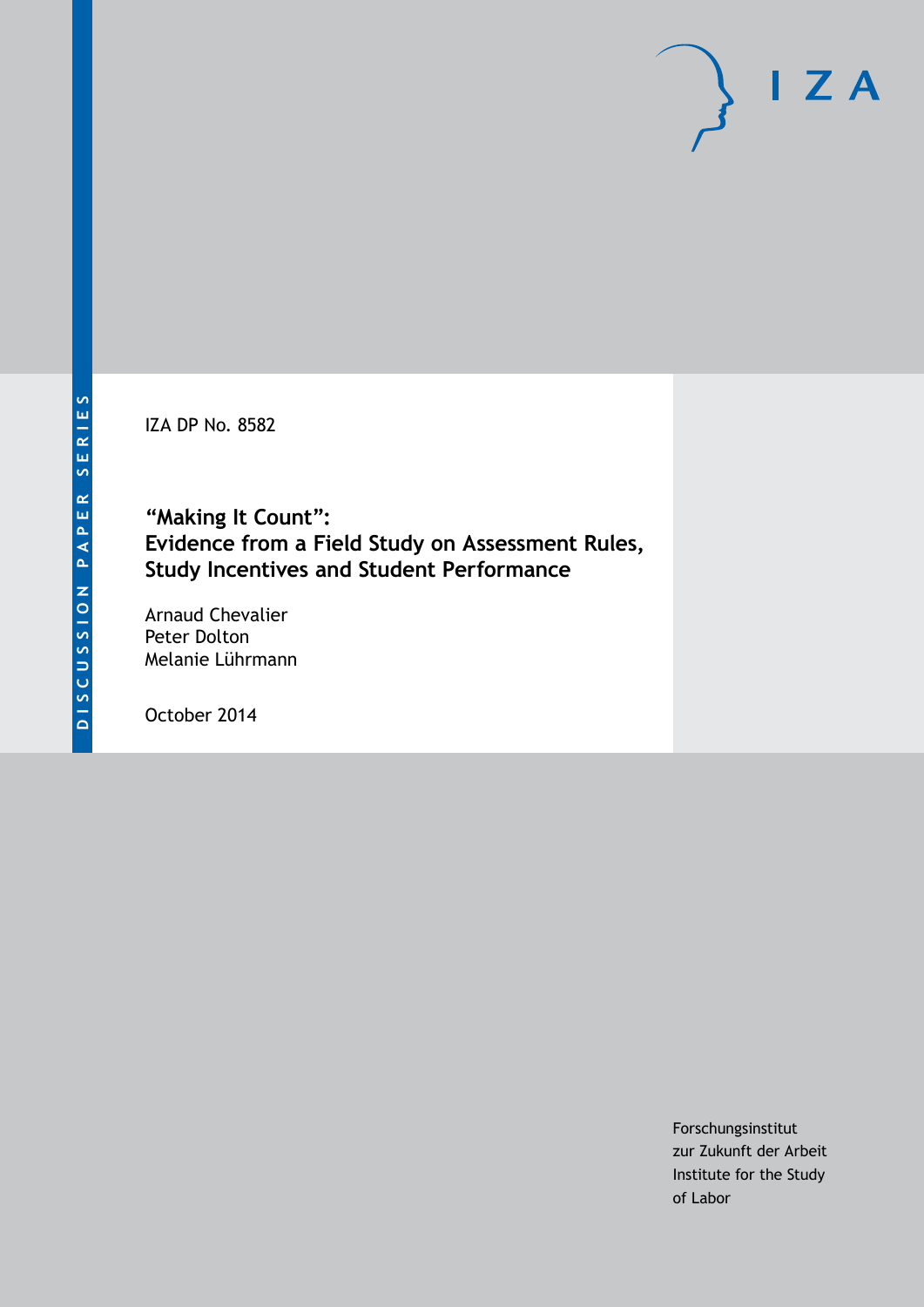# **"Making It Count": Evidence from a Field Study on Assessment Rules, Study Incentives and Student Performance**

## **Arnaud Chevalier**

*IZA*

## **Peter Dolton**

*University of Sussex, CEP, LSE and IZA*

## **Melanie Lührmann**

*Royal Holloway, University of London, IFS and MEA*

Discussion Paper No. 8582 October 2014

IZA

P.O. Box 7240 53072 Bonn Germany

Phone: +49-228-3894-0 Fax: +49-228-3894-180 E-mail: [iza@iza.org](mailto:iza@iza.org)

Any opinions expressed here are those of the author(s) and not those of IZA. Research published in this series may include views on policy, but the institute itself takes no institutional policy positions. The IZA research network is committed to the IZA Guiding Principles of Research Integrity.

The Institute for the Study of Labor (IZA) in Bonn is a local and virtual international research center and a place of communication between science, politics and business. IZA is an independent nonprofit organization supported by Deutsche Post Foundation. The center is associated with the University of Bonn and offers a stimulating research environment through its international network, workshops and conferences, data service, project support, research visits and doctoral program. IZA engages in (i) original and internationally competitive research in all fields of labor economics, (ii) development of policy concepts, and (iii) dissemination of research results and concepts to the interested public.

<span id="page-1-0"></span>IZA Discussion Papers often represent preliminary work and are circulated to encourage discussion. Citation of such a paper should account for its provisional character. A revised version may be available directly from the author.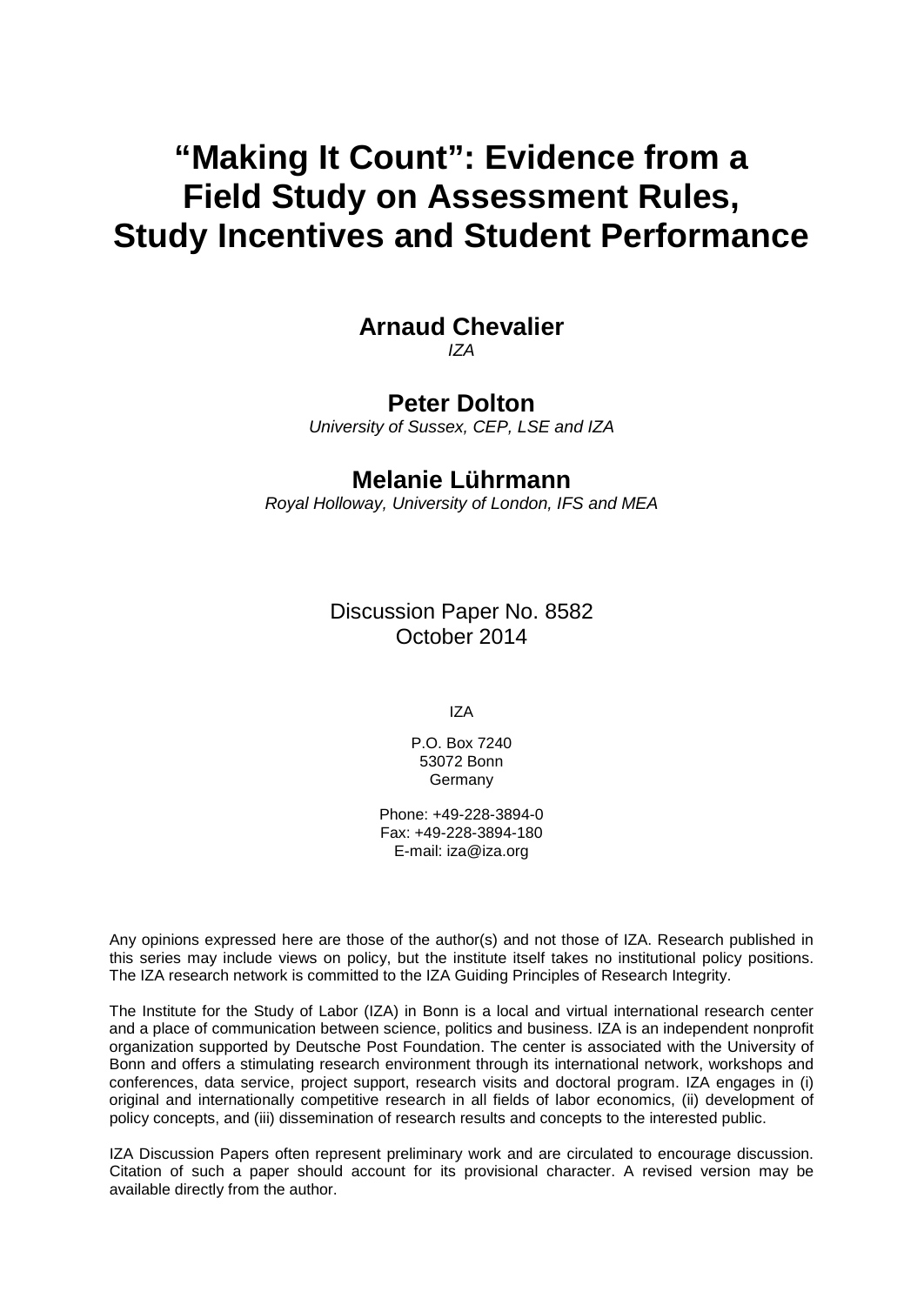IZA Discussion Paper No. 8582 October 2014

## **ABSTRACT**

## **"Making It Count": Evidence from a Field Study on Assessment Rules, Study Incentives and Student Performance[\\*](#page-1-0)**

This paper examines a quasi-experiment in which we encourage student effort by setting various weekly incentives to engage in online tests. Our identification strategy exploits i) weekly variation in incentives to determine their impact on student effort, and ii) controlled cross-group variation in assessment weighting. Assessment weighting strongly encourages quiz participation, without displacing effort over the year. We estimate the return to a quiz at around 0.15 of a standard deviation in exam grade. Effort in our study increases most for students at and below median ability, resulting in a reduction of the grade gap by 8%.

JEL Classification: I23, D20

Keywords: incentive, feedback, effort, higher education

Corresponding author:

Arnaud Chevalier IZA P.O. Box 7240 53072 Bonn Germany E-mail: [chevalier@iza.org](mailto:chevalier@iza.org)

We wish to acknowledge the help of the administration staff at RHUL and thank Eleftherios Giovanis for research assistance. We are grateful to Macke Raymond, Edwin Leuven, Hessel Osterbeek, Susan Dynarski, John Bound, Santiago Oliveros and seminar participants at CESifo 2012, RES 2013, Sussex, Michigan, City University, Nuremberg, SOFI Stockholm, NIESR, SFI and IZA for comments. This project was partially financed by the RHUL Faculty Initiative Fund.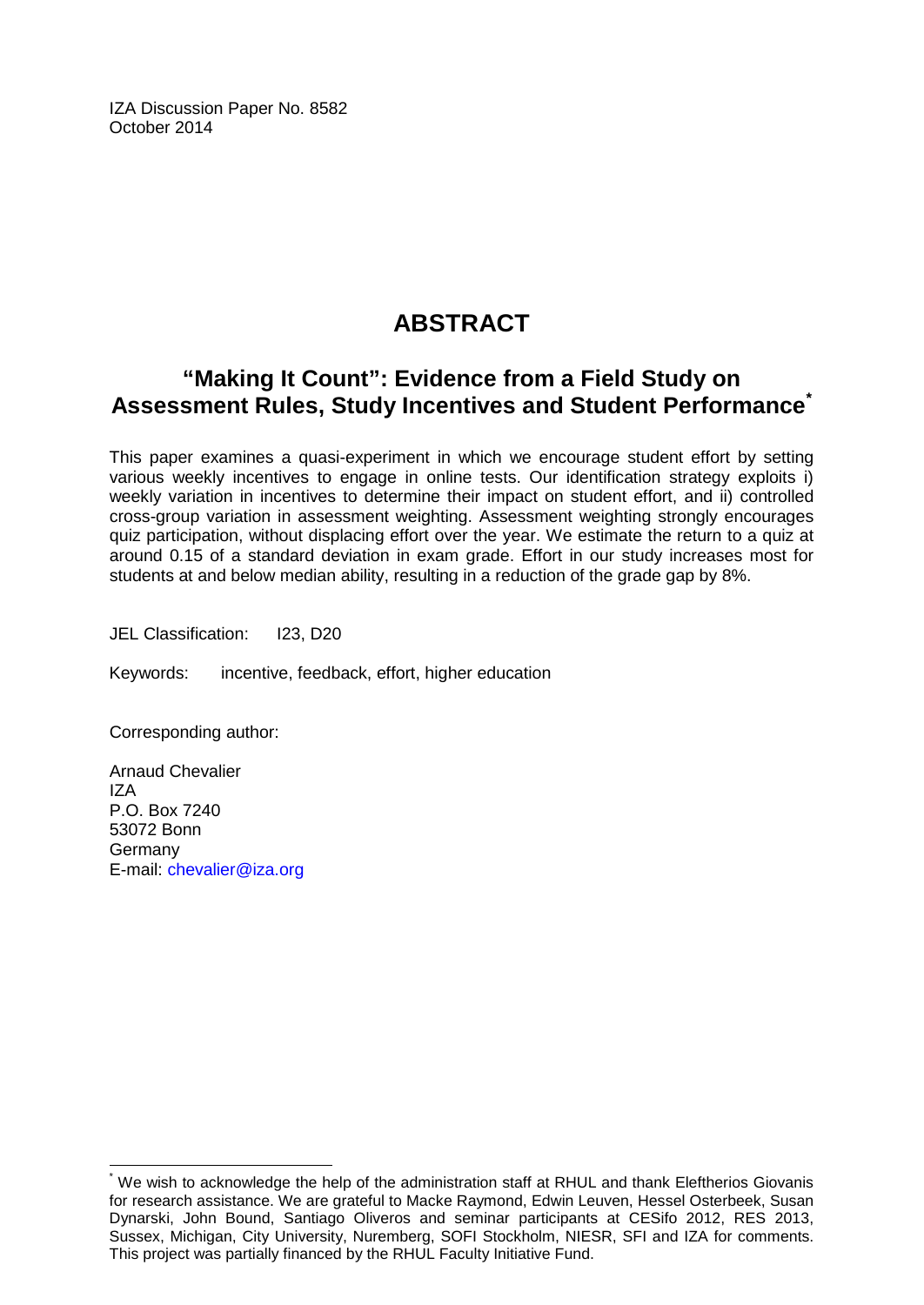IZA Discussion Paper No. 8582 October 2014

## **NON-TECHNICAL SUMMARY**

A large fraction of students fail at university, one potential reason is that students do not exercise enough effort on a regular basis. If intrinsic motivation does not suffice to induce satisfactory student performance, then what interventions might help to increase student effort and performance?

In this study, we vary incentives for students to provide effort on a weekly basis. We focus only on one type of effort, participation to a weekly online quiz which provides students with feedback of their understanding of the lecture.

On a given week, students face either no incentive, get additional educational material if they participate, the best performer wins a book voucher or the quiz is declared to be compulsory. In a second cohort, two additional incentives are included, the quiz grade counts for 2.5% or 5% towards the final grade for the course.

We find that the book voucher by rewarding only the top performer reduces participation; the provision of additional educational material has little impact on weekly effort, but if effort is rewarded in terms of grades, then participation becomes close to what it is under compulsion. Assessment weighting increases quiz effort and continuous learning relatively more among lower ability students.

For the cohort subject to the assessment weighting of quiz grades we find an average increase of final grades in the order of 4%. These performance increases are in the order of magnitude of the results for large financial incentives.

All incentives in our set up relate directly to course outcomes and are easy to scale up at a low cost, as such it is quite easy to increase students effort and grades.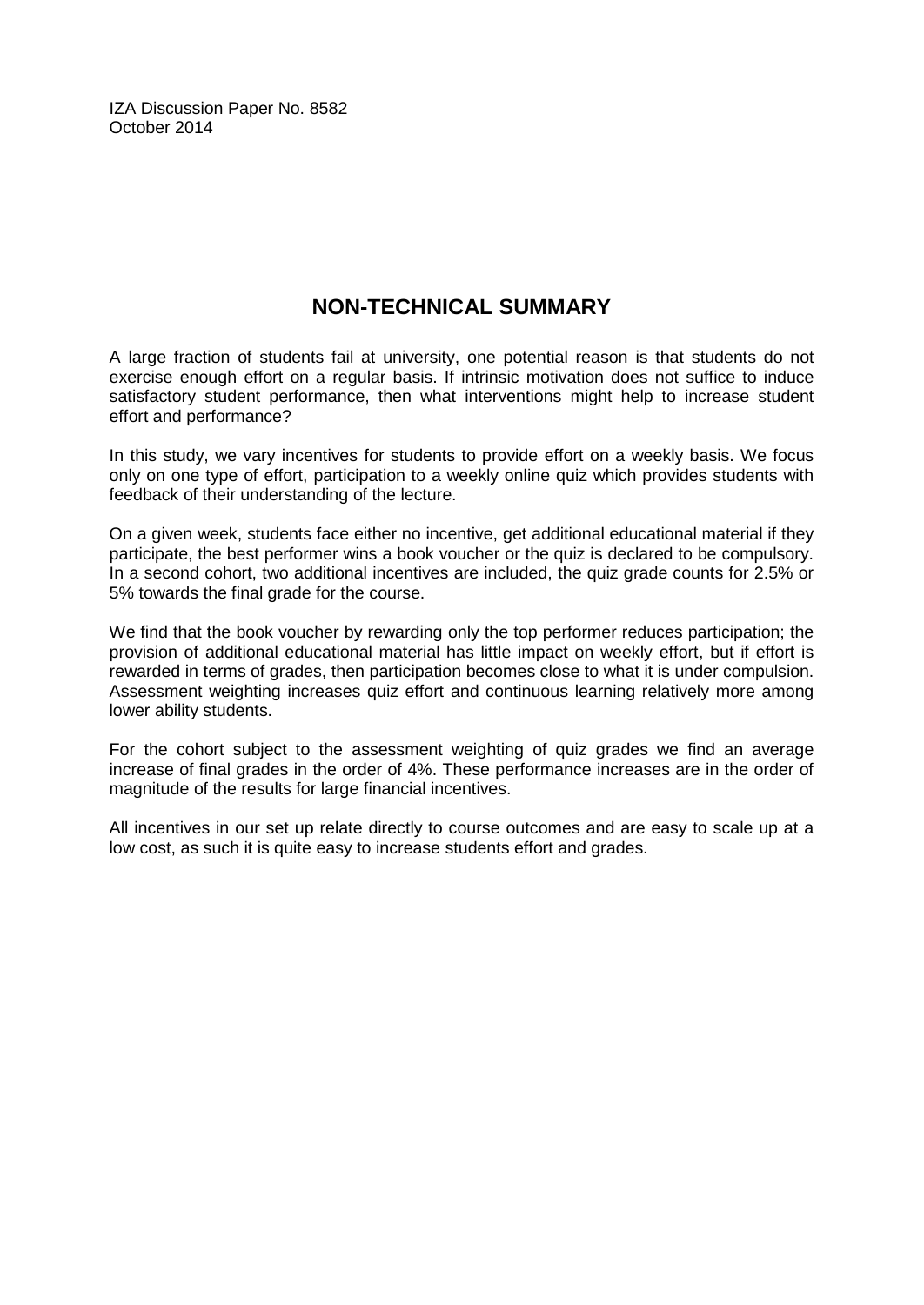#### **1. Introduction**

Improving students' performance in education has been a long-standing goal of researchers and stakeholders alike (see reviews by Hanushek 2006 or Bishop 2006). After much emphasis on educational inputs, recent research emphasizes the effect of students' inputs. This paper focuses on the returns to students' effort and on how incentives may alter it. We conduct our study in higher education where a large fraction of students fail to pass courses, and a substantial minority drop out. Possible explanations for these outcomes are a lack of effort due to uncertainty about returns to study effort, high discounting of the future, subjective ability (mis)perceptions about own study progress due to lack of (study progress) feedback. Our central motivation is - if intrinsic motivation does not suffice to induce satisfactory student performance, then what interventions might help to increase student effort and performance?

We conduct a controlled field study among first year undergraduate economics students at a large college of the University of London. In a large course, we vary the incentives to participate in weekly online quizzes. The quasi-experimental setup allows us to pursue two lines of investigation: first, we compare quiz effort within student across different incentivization treatments designed to foster continuous learning. In particular, we investigate three types of incentives: a) the provision of additional study material conditional on quiz participation, b) the awarding of a small cash prize for the best quiz performance, and, most importantly, c) the weighting of quiz performance towards the course grade. We test the relative efficiency of these incentives in increasing effort and compare them to two benchmarks: no incentive and compulsion. Second, we estimate the effort return on exam grades. Since assessment structure is varied across two groups, we employ propensity score matching techniques and use our exogenous incentivization to instrument for endogenous effort choice.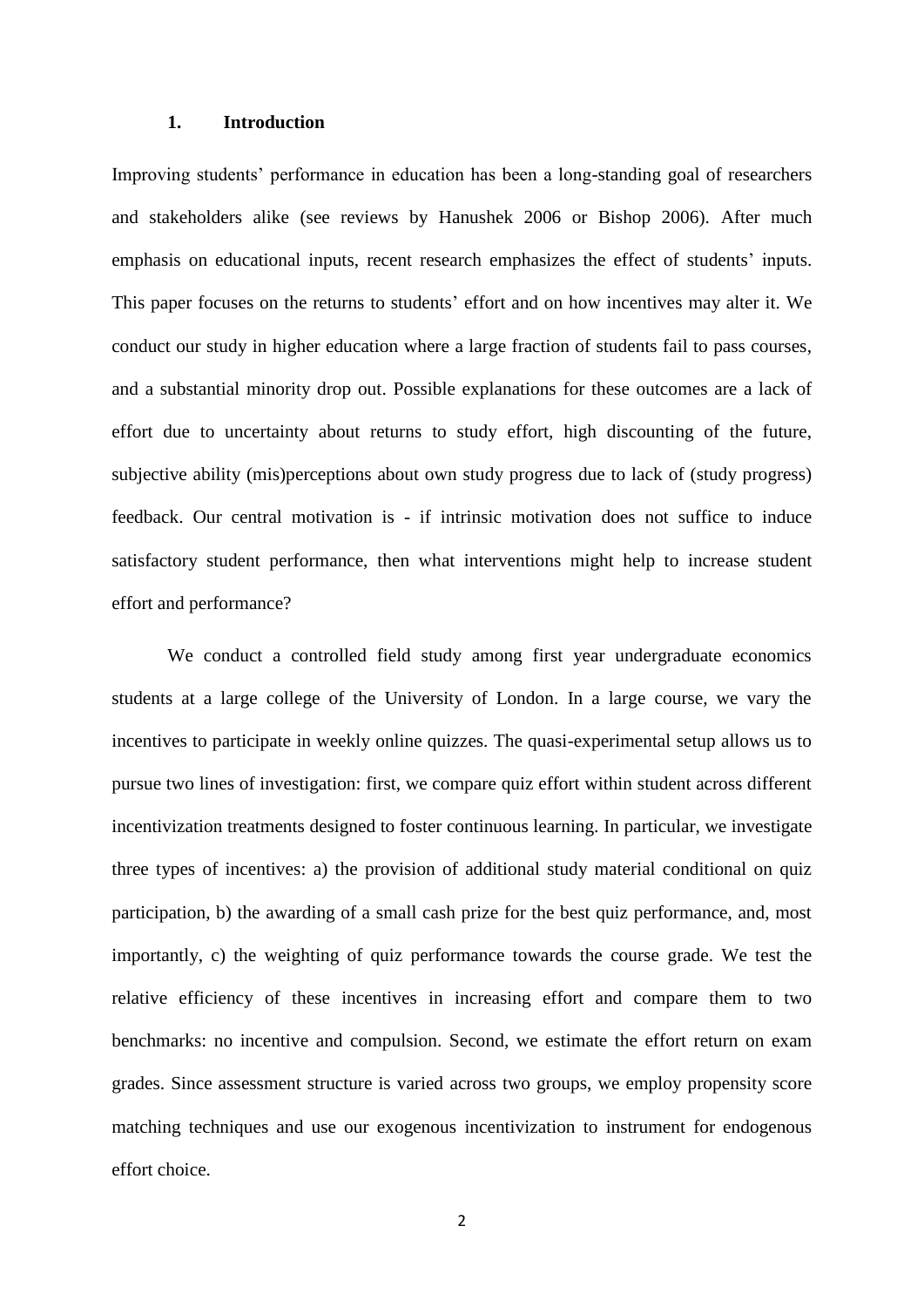We extend Grove and Wasserman (2006) by comparing students' effort response to several types of incentives, including a tournament. We test the effect of all incentives within the same student population and differentiate between low and high stakes (non-financial) incentives. We also investigate heterogeneity effects with respect to gender and predetermined ability and include usually unobserved characteristics such as risk attitudes.

We find that, with the exception of the tournament incentive, all our incentives increase effort, but assessment weighting has by far the largest impact– increasing quiz participation between 40 and 60 percentage points. We also find heterogeneous effects on quiz effort across ability types consistent with a trade-off between intrinsic and extrinsic motivation (Frey and Jegen, 2002). Assessment weighting increases quiz effort and continuous learning relatively more among lower ability students. We also show that lower ability students are less likely to exert effort in the absence of incentives, so assessment weighting helps 'level the playing field'. Additionally, we find gender differences in competition in the effort dimension.

Our second contribution is the estimation of heterogeneous performance returns to effort. We show in a simple model that assessment weighting increases the benefit of participating in continuous learning through a direct (grade) reward *and* an indirect reward by inducing additional effort. We use the exogenous variation in effort induced by our quasi-experiment to assess the direct effect of effort (quiz participation) on student performance. Overall, our results show that quiz participation increased significantly, and that the grade return to additional effort (measured in quiz units) is in the order of 0.15 of a standard deviation on average, and larger for students below median ability. Since assessment weighting induced students to do 1.6 more quizzes per term on average, we find an average increase of grades following the introduction of (low) assessment weights in the order of 4%.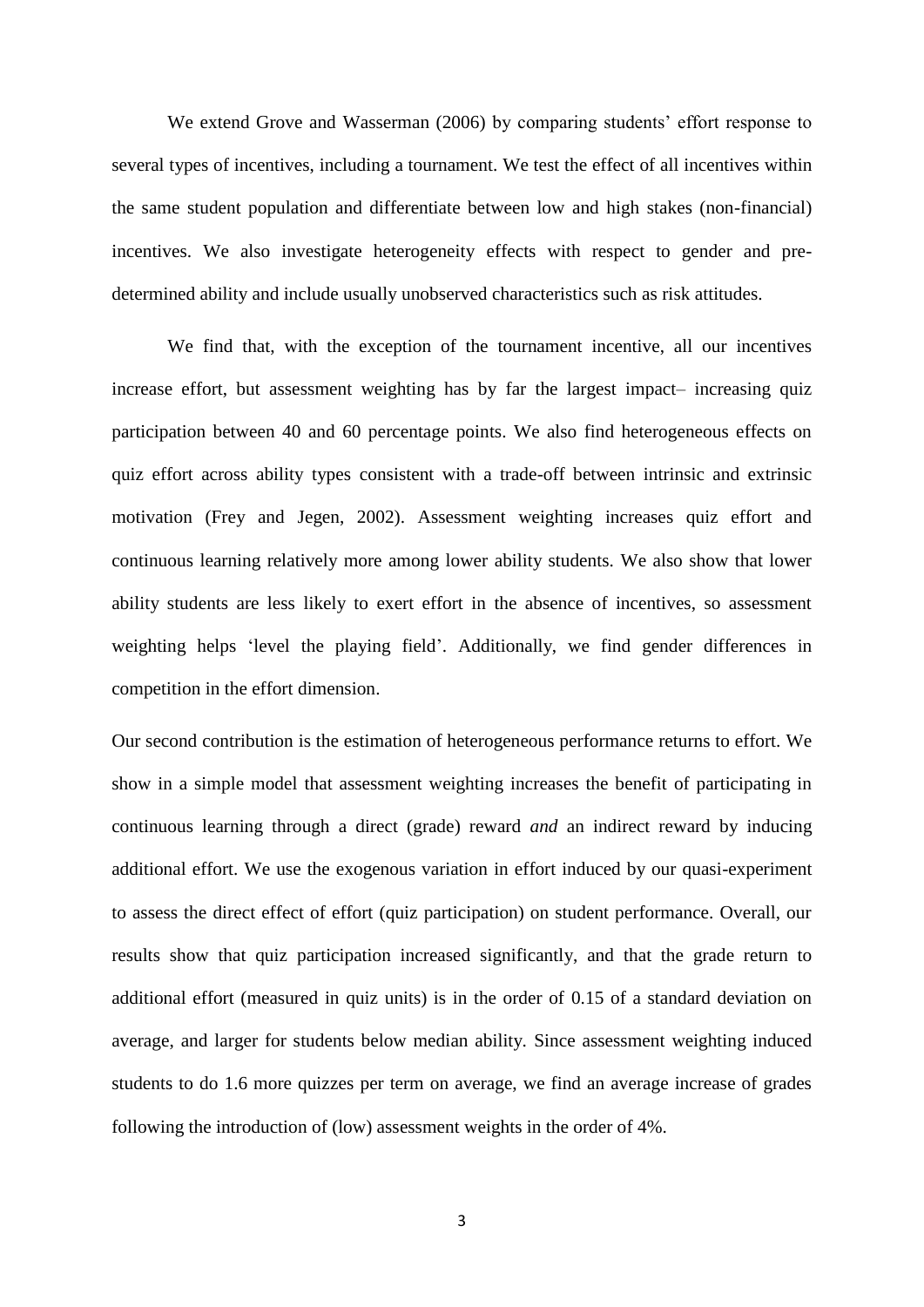These performance increases are in the order of magnitude of the results for large financial incentives (see Angrist et al, 2009, 2010, and Leuven et al. 2010), taking a lead from personnel economics (e.g. Lazear, 2000). Leuven et al (2010) find that substantial rewards (up to €681) for passing all first year exams *in*crease achievement among high ability, but *de*crease it among low ability students, potentially due to the crowding out of intrinsic motivation<sup>1</sup>. Angrist et al. (2010) conclude from a series of randomized trials offering financial incentives worth up to  $5,000$  US\$ per student – e.g. Angrist et al. (2009, 2010), Cha and Patel (2010), and Barrow and Rouse (2013) - that there is an "emerging picture of mostly modest effects for cash award programs [...] at the post-secondary level" (p.1). These moderate effects may result from crowding out of intrinsic motivation (Frey and Jegen, 2002) or a mismatch between achievement targets and students' ability (Camerer and Hogarth, 1999). Additionally, financial incentives may be difficult to scale up considering the limited resources of higher education institutions.  $2$  All incentives in our set up relate directly to course outcomes and are easy to scale up at a low  $cost<sup>3</sup>$ .

Our results are also similar to those of previous studies of assessment weighting (e.g. Pozo and Stull, 2006; Grove and Wasserman, 2006). Pozo and Stull (2006) investigate the combined effect of additional math courses and assessment weighting for first year economics students<sup>4</sup> and find an average 2% achievement gain among students in the treatment group - with larger gains among the weakest students. While in their study performance gain could either arise from the additional math training or from the assessment incentive, Grove and Wasserman (2006) separate the effect of assessment weighting (worth

1

<sup>&</sup>lt;sup>1</sup> Garibaldi et al. (2012) also shows that financial incentives raise effort using regression discontinuity designs.

<sup>2</sup> Dolton et al. (1994) and Angrist et al. (2009) examine support services, and find small knowledge and performance effects. Beltz et al. (2012) find detrimental effects of belated reward and lax exam re-sitting constraints. Ball et al. (2006) study a costlier teaching tool and find performance effects of similar magnitude. <sup>3</sup> Implementation costs have decreased in recent years due to widespread provision of online platforms in

conjection with classic textbooks. These platforms often include options for setting up online assessments. <sup>4</sup> The treatment group's overall course grade depends on the best result from a pre-university math exam and a second exam following a Maths course. The control group can choose to attend the same Maths course, which may enhance their performance in the economics courses, but which will not affect their course grade directly.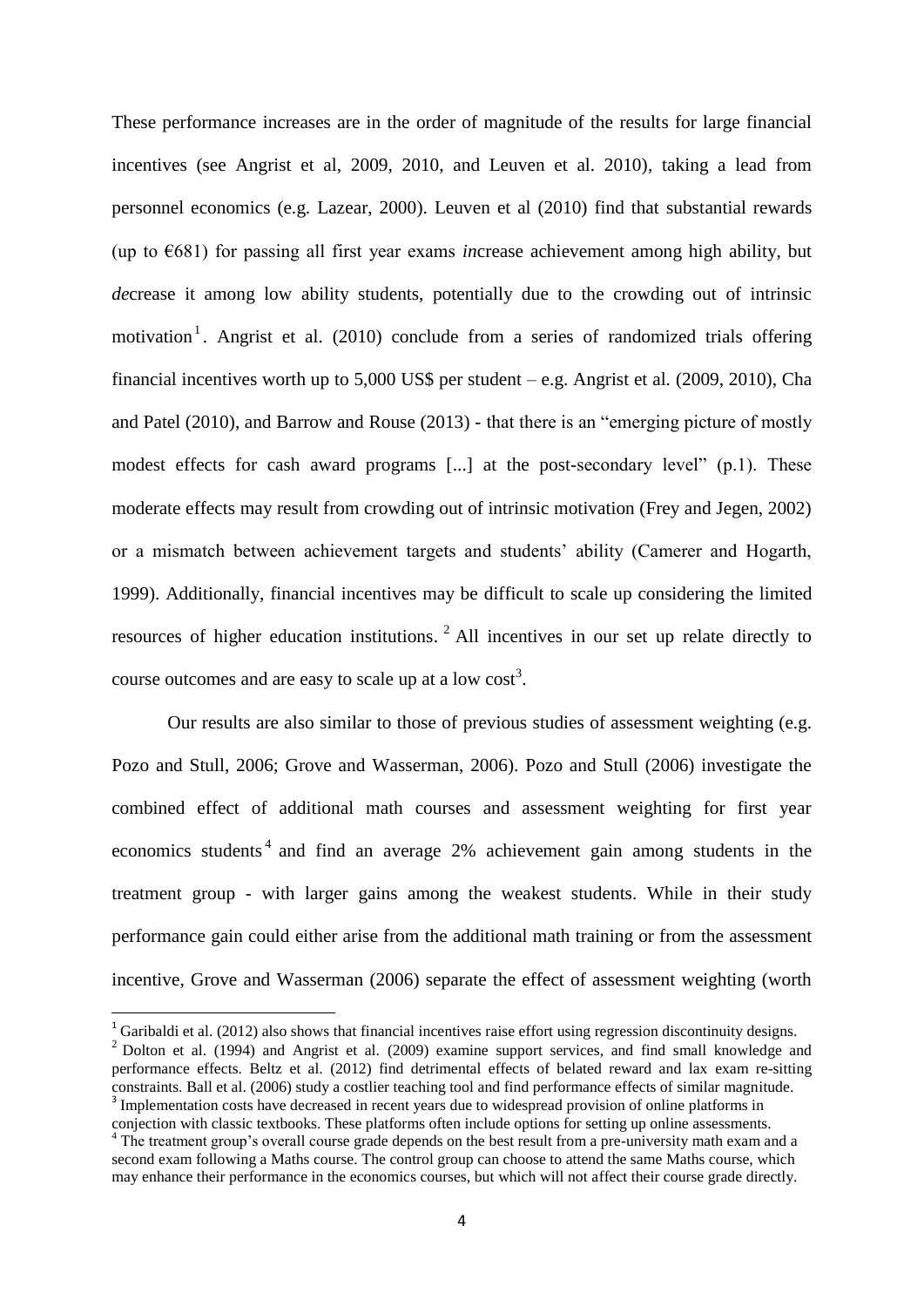15% in the treatment group and zero in the control group) and find a grade increase among freshmen of 2.4 to 4.6 percentage points.

However, neither our incentives (nor financial ones) can fully compensate for the lack of effort (and/or ability) at the lower end of the grade distribution. Indeed, assessment weighting does not increase pass rates in our study. Recent work addresses this by using relative achievement targets in the incentive design (Behrman et al., 2012) or by targeting teacher performance instead (Figlio and Kenny, 2007). However, due to its effectiveness around the median of the ability distribution, assessment weighting does help reduce the within-group performance gap by about 8%. Future research is needed to investigate whether lack of self-discipline to study, heavy discounting of the graduation deadline or lack of ability may be the cause of underperformance among low achieving students.

In the remainder of the paper, we develop a simple model of students' effort choices conditional on their ability, which lends a structural interpretation to our reduced form results (Section 2). Section 3 describes the design of our controlled study and the data. Section 4 presents empirical results. Section 5 concludes.

#### **2. A Simple Economic Model**

We propose a simple inter-temporal model of study behavior in which students wish to maximize their utility from leisure and course performance. Our model is similar to Bandiera et al (2012), but focuses on changes in assessment rules rather than on feedback. In period 1, i.e. term time, lecturing and other study activities, including the online quizzes, take place. Period 2 is the pre-exam time during which students can study for the exam. Students derive utility from their overall course grade, which is revealed at the end of period 2. Students choose their effort level maximizing the following utility function: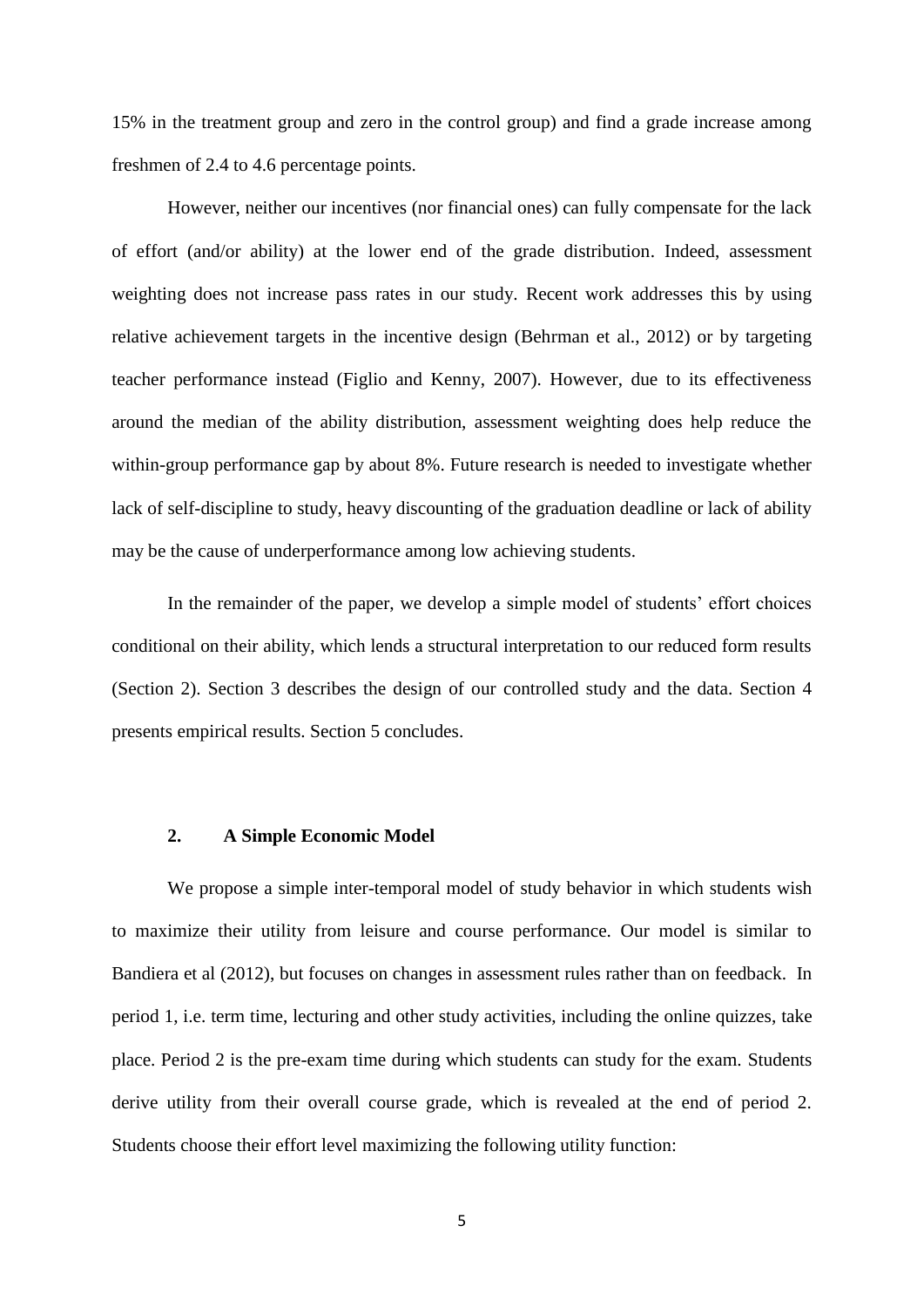$$
U = u_1(l_1) + \beta * u_2(g(e_1, e_2, a), l_2)
$$
\n(1)

where utility in period 1 depends only on their choice of leisure time  $l_1$  and utility in period 2 depends on their course grade g and  $l_2$ .  $\beta$  < 1 is the discount factor. In each period *t*, students choose an effort level,  $e_t \in [0,1]$ , measured in time units. If they choose an effort of zero, their entire time endowment  $(T=1)$  is spent enjoying leisure. At the maximum effort level of 1, no time is left for other activities. In both periods, students face the same time constraint,  $l_t + e_t = 1$ .

The overall grade production function g is a weighted average of grades in both periods, and depends on period specific effort and time-invariant ability a:

$$
g = (1 - c) * g_2(a, e_1, e_2) + c * g_1(a, e_1)
$$
 (2)

where c is the assessment weight in period 1. Exam performance  $g_t$  is a monotonously increasing function with decreasing marginal returns in effort *e*. Grades depend on academic ability, *a*, which is heterogeneous across students. For simplicity, we assume that the grade function is linear in ability. For the moment, we also assume that at the beginning of period 1, students are endowed with ability,  $a \in [0,1]$ , which is drawn from a uniform distribution between 0 and 1, and that students know their ability (This assumption rules out any feedback effect of period-one assessments. We will discuss feedback effects later in this section). Final grades are given by:

$$
g = (1 - c) * (a * \ln(\gamma e_1 + e_2) + \varepsilon_2) + c * (a * \ln(e_1) + \varepsilon_1). \tag{3}
$$

Grades are affected by idiosyncratic iid shocks ( $\varepsilon_1$  and  $\varepsilon_2$ ) with mean zero and standard deviation 1. These shocks reflect any circumstantial factors that may hinder or ease a student's performance and can be interpreted as exam specific luck. Exerting effort (and participating in the assessments) in period 1 is costly as it crowds out leisure time. However,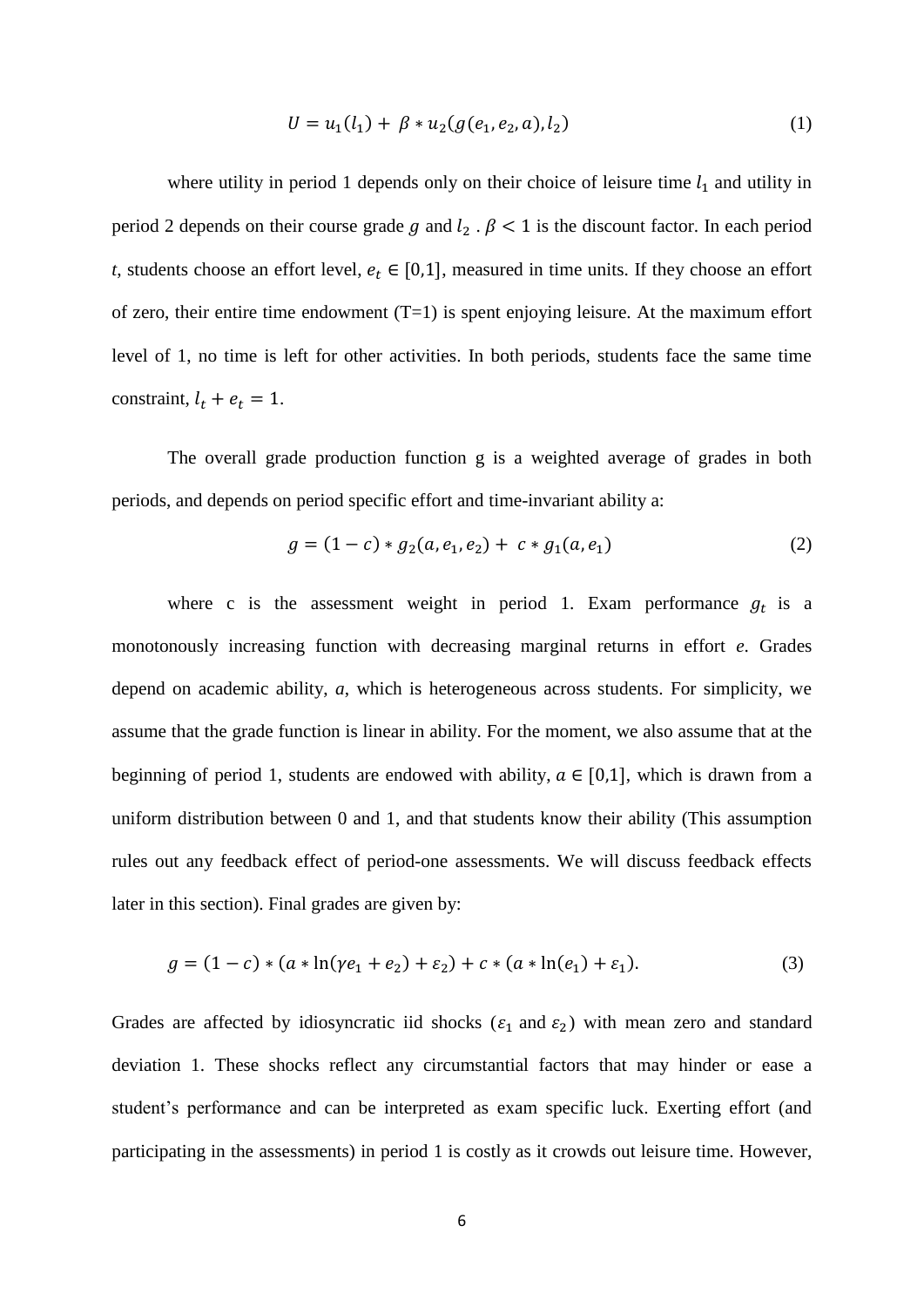regardless of assessment weighting, effort  $e_1$  directly results in better grades in period 2 since exam performance  $g_2$  depends on effort in both periods. We assume that effort is always productive but the effectiveness of period 1 effort on period 2 grades depends on the depreciation of knowledge,  $\gamma$  < 1, and is lower than that of effort exerted in period 2:

$$
0 < \frac{\partial g_2}{\partial e_1} = \frac{a\gamma}{\gamma e_1 + e_2} < \frac{\partial g_2}{\partial e_2} = \frac{a}{\gamma e_1 + e_2}
$$

Students may prefer to exert effort in period 2 for two reasons: first, knowledge acquired at an earlier date depreciates at a rate  $\gamma$ . Secondly, students are impatient and value leisure in period 1 higher ( $\beta$  < 1).

Thus, at the beginning of the year the maximization problem of each student is:

$$
U = u_1(l_1) + \beta * u_2(g(e_1, e_2, a), l_2) \text{ s.t. } l_1 + e_1 = 1 \text{ and } l_2 + e_2 = 1 \tag{4}
$$

In the context of our study,  $g_1$  represents performance in the online quizzes and  $g_2$  final exam performance. With the introduction of positive assessment weights *c*, we expect students to shift effort from period 2 to period 1 for the following reasons:

1. The marginal grade return to period 1 effort can be written as:

$$
\frac{\partial g}{\partial e_1} = \frac{(1-c) * a * \gamma}{(\gamma e_1 + e_2)} + \frac{c * a}{e_1} > 0
$$

If ability  $a > 0$  and students exert positive effort in period  $1<sup>5</sup>$ , and the assessment weight c is positive, the following holds:

$$
\frac{c*a*e_2}{e_1(\gamma e_1+e_2)}>0
$$

The marginal return to effort exerted in period 1 will be greater in a course with positive assessment weight c relative to the same course with zero assessment weighting.

 $5$  We also plausibly assume that marginal (grade) returns to effort are decreasing.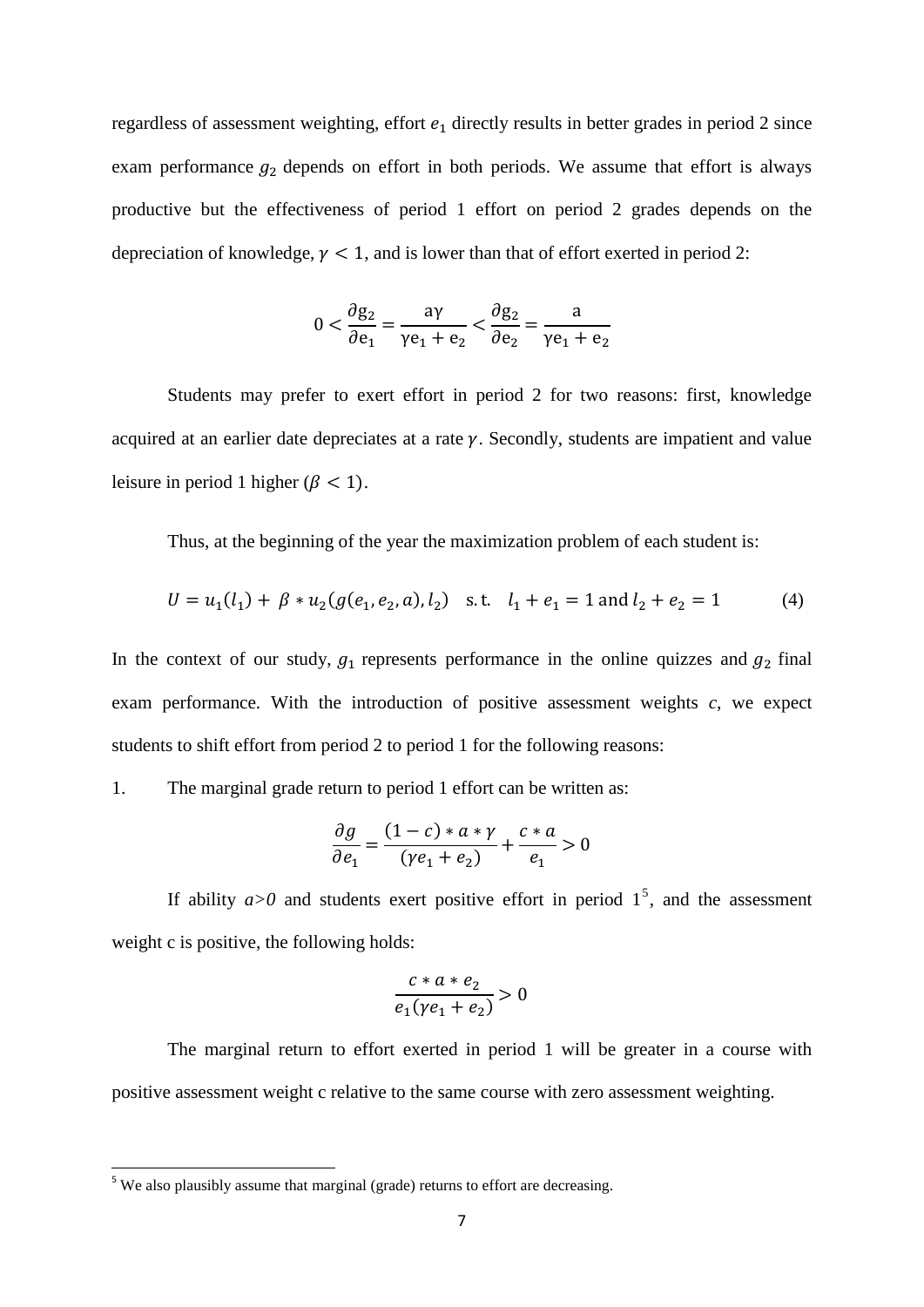2. The marginal benefit of effort in period 2 decreases due to the lower weight of the final exam in the overall course grade (1-c) < 1:  $\frac{\partial g}{\partial e_2} = \frac{(1-c)*a}{\gamma e_1 + e_2}$  $\frac{(1-c)*a}{\gamma e_1+e_2} < \frac{a}{\gamma e_1}$  $\frac{a}{\gamma e_1 + e_2}$ .

3. With zero assessment weight, the overall grade depends on the realization of the final exam shock  $\varepsilon_2$  with mean zero and variance one. With c>0, the overall grade depends on the exam shocks in both periods. If the two shocks are independent and have a variance of 1, the variance of the overall shock is less than one, and assessment weighting lowers the variance of the final grade.

$$
Var(c * \varepsilon_1 + (1 - c) * \varepsilon_2) = c^2 * Var(\varepsilon_1) + (1 - c)^2 * Var(\varepsilon_2) = 2c(c - 1) + 1 < 1
$$

In our study,  $g_1$  consists of multiple assessments during the term. Hence, the variance of the iid shocks is lower in period 1 than in period 2 (where only one exam takes place). Students can thus substantially reduce the variance of shocks affecting the overall grade by participating in all assessments:Var  $(\hat{\epsilon}_1 + \hat{\epsilon}_2) < Var(\hat{\epsilon}_1) < Var(\hat{\epsilon}_2)$ . Risk-averse students should thus increase their effort in period 1 when we introduce positive assessment weights.

Relaxing the assumption that students know their ability, participation in assessments in period 1 yields feedback, which helps students to learn about their unknown ability *a,* and to better determine how much effort is needed to reach their optimal grade g\*. This is especially relevant in situations in which students enter a new environment with unknown performance standards. Bandiera et al. (2012) provide a detailed model of feedback effects – and vary feedback exploiting different assessment rules across academic departments. Since we do not vary feedback – just the incentive to exert effort to obtain it, we only sketch the role of feedback provided through the period 1 assessments: Let us assume that students form a prior belief  $\hat{a}$  about their ability<sup>6</sup>. Since it is a noisy signal they are unsure how much effort

<sup>&</sup>lt;sup>6</sup> The first year undergraduate students in our experiment come from a wide variety of countries and educational systems. Since they are just starting university, it seems reasonable to assume that they take their school performance as a signal of their ability but that this is a noisy signal of their relative ability in the new environment (and the strongly selected peer group).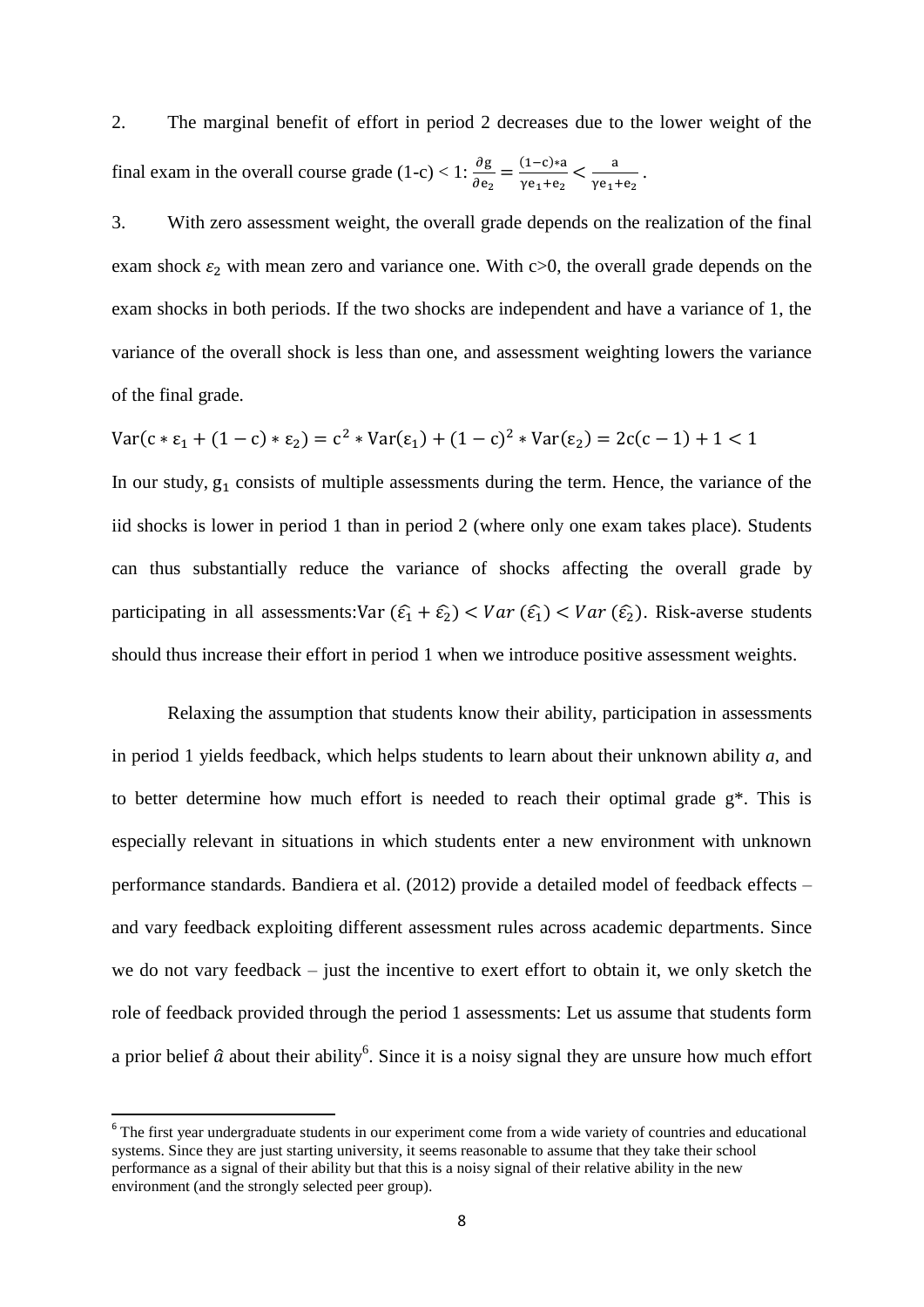is needed to reach their optimal grade g\*. In both years of our field study, students can buy a signal of their ability by exerting effort  $\hat{\epsilon}_1$  which allows them to observe their resulting grade,  $\widehat{g}_1 = a * \ln(\widehat{e}_1) + \widehat{e}_1$ . Due to the unobserved shock,  $\widehat{e}_1$ , some uncertainty about ability and mapping of effort to grades remains. Repeated participation in period 1 assessments reduces the noisiness of the signal. If students perceive the unobserved exam shock to be zero, their ability posterior is  $\tilde{a} = \frac{\widehat{g_1}}{\ln \widehat{a}}$  $\frac{y_1}{\ln(\widehat{\epsilon_1})}$ . Assuming Bayesian updating, then there is convergence to true ability,  $\tilde{a} \rightarrow a$ . If students decide not to participate in the assessment, they do not receive a signal and the best estimate of their true ability  $a$  remains their prior belief,  $\hat{a}$ . However, feedback is costly, as students need to exert effort in first period assessments to learn about their ability. Assessment incentives increase the benefit of such effort by providing additional grade returns.<sup>7</sup> For these reasons, we expect students to exert more effort in the first period, when we introduce positive weighting of the quizzes. Whether students exert an overall higher level of effort or simply shift their effort between period 2 and 1, depends on (i) the weighting of the course grade,  $c$ , (ii) the adequacy of the updating of their priors on their own ability, *a*, (iii) their discount factor β, and (iv) the presence and size of random exam shocks. As such, the overall effect of assessment weighting on effort and grades is ambiguous.

This conceptual framework is simplistic in two aspects. Firstly, we may not capture all incentives to exert effort in the first period. Effort shifting may be even more beneficial than shown if study time in period 1 is *more,* rather than less productive, in the final exam than period 2 effort. Rather than being substitutes in the production of final grade, efforts in both periods may be complements if learning benefits from repetition and each week's course material builds on last weeks' contents. ( $\gamma \ge 1$ ). Secondly, we assume that students maximize their first year exam score. As first year grades do not count towards their overall

If the quality of the signal increases in the effort students exert (at the extensive or intensive margin), then the role of feedback will be different between the years due to the effort incentive described above.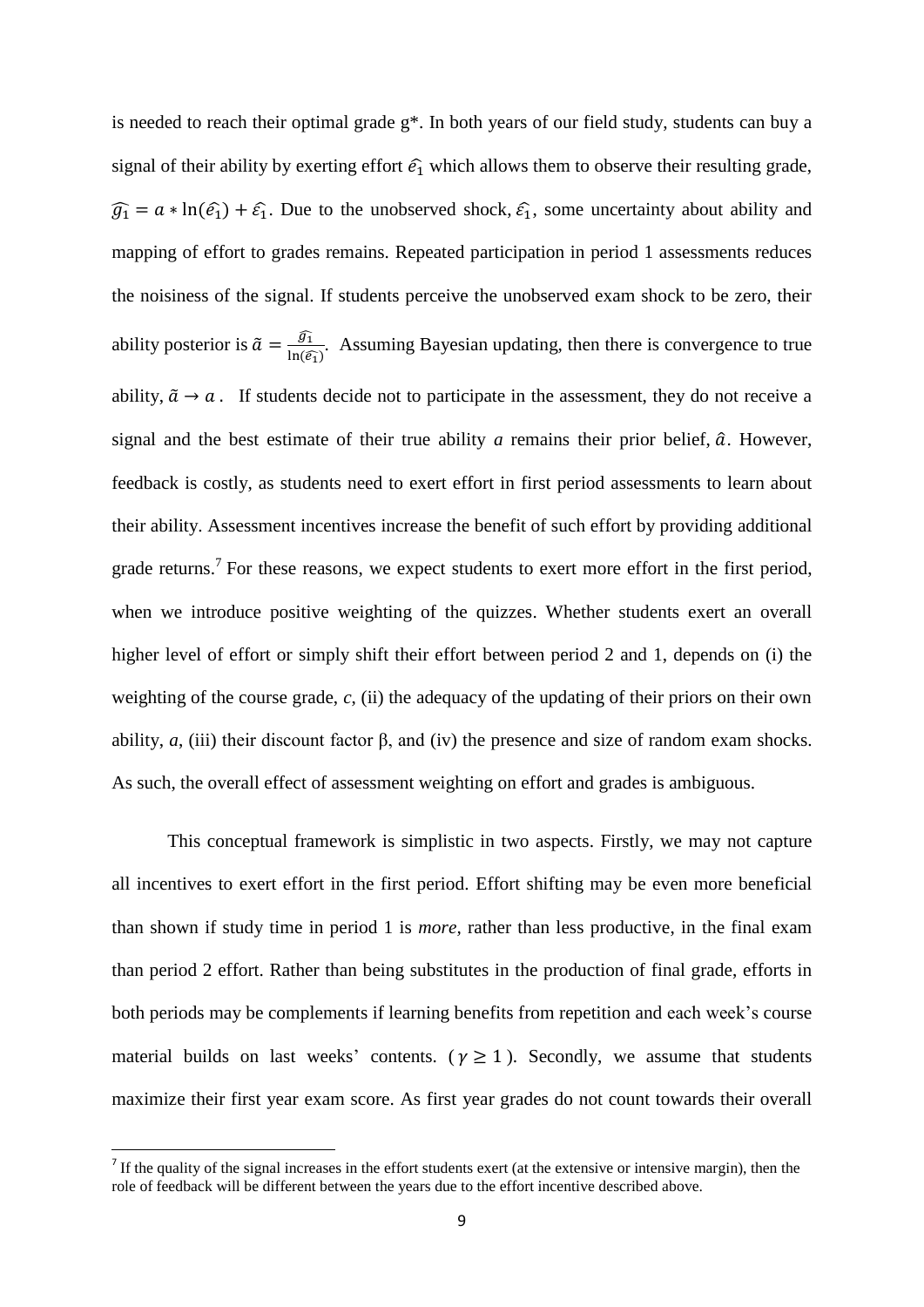degree classification and a simple pass requirement is required to progress to the second year<sup>8</sup>, this assumption need not hold empirically. If this motive is absent, we do not expect high ability types to exert (much) more effort under assessment weighting with a pass requirement, since their high ability makes failure unlikely. However, grades play an important role as signals of qualifications to employers and admissions offices, which use them to assess applicants for internships, student jobs and admissions to Masters degree programs. Medium or low ability students for whom the pass requirement may be binding should exert more effort to meet the grade threshold, unless their ability is too low.

#### **3. Study design and Data**

1

We conducted the study among incoming first year economic students at a large college of the University of London over two academic years.<sup>9</sup> Excluding repeating students and students that drop-out during the year, the first group (henceforth: Group 1) consisted of 206 students, the second (henceforth: Group 2) of 242 students. We test the role of incentivized assessment on the continuous study effort of students and on overall student performance.

The study was conducted in a mandatory course Principles of Economics (henceforth: Principles). Students are required to complete three additional courses, so Principles represents a quarter of their first year course load. It is a high stake module, which students need to pass in order to progress. We vary assessment weighting, but keep all other course elements – the two course instructors (one teaching in the autumn term, one in the spring),

 $8$  This is not specific to the studied institution. The first year of a degree does not count towards the final degree class at most UK institutions.

 $9$  The experiment is designed to treat all students within a cohort equally, so that no ethical concerns apply.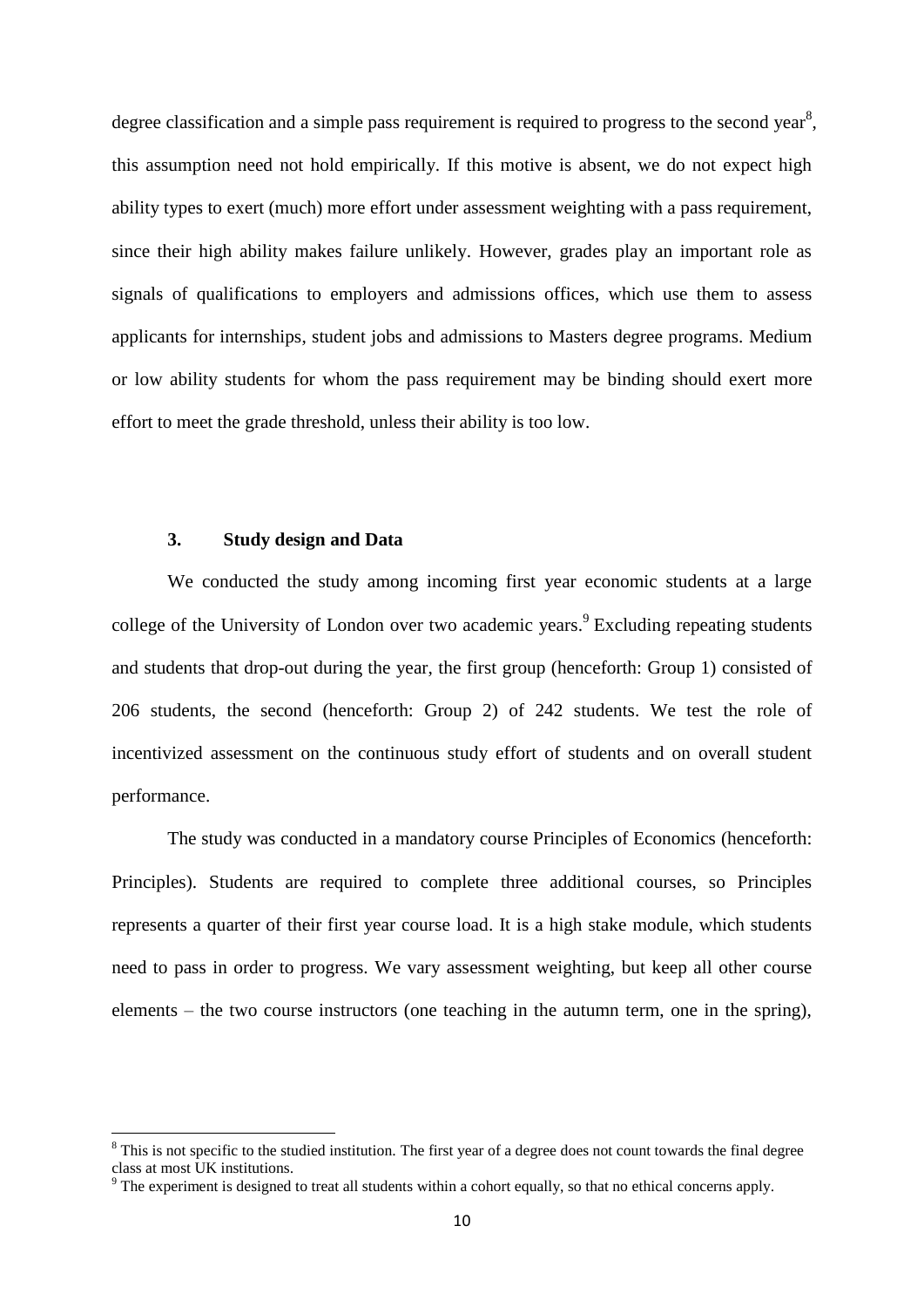contents, materials, delivery<sup>10</sup>, communication and the quiz question database, identical across the two years.

In the first year of our intervention, we introduced on-line quizzes, testing the concepts taught in the previous week. In both years, we informed students about quizzes in the same way and encouraged participation. Students could complete quizzes within a predefined window of one to three days following the last weekly lecture. After the due date, students received information on their overall score, the correct solution and their stated answer for each question and – in some cases – detailed explanations. For assessed quizzes, students had 60 minutes to complete quizzes within a specified 24 hour period, and we randomly drew questions from a large question bank for each student.

In a given week, all students face the same incentive to complete the quiz but incentives vary between weeks. Table 1 shows the timing across weeks for the four incentives. We repeat incentives throughout the year and vary their timing across terms to increase our confidence that we capture the incentive effect and not week specific effects.<sup>11</sup> This 'within' student design allows us to account for students' unobserved characteristics. To create a participation benchmark, we make one quiz per term mandatory ("Compulsory"), i.e. we weakly force participation.<sup>12</sup> The first incentive is a simple *participation incentive* that gives access to seminar exercise solutions conditional on participation in a quiz ("Solution").<sup>13</sup> The second incentive introduces a *performance incentive* in the form of a £20 book voucher for the best quiz performance ("Voucher"). With differential ability, we expect this tournament to increase quiz participation and performance among those students who

 $\overline{a}$ 

<sup>&</sup>lt;sup>10</sup> The course is delivered through weekly 2 hours lecture and a compulsory tutorial.

 $11$  We additionally add a linear time trend for each term to flexibly control for time effects.

 $12$  We informed students that admission to final exam was conditional on having completed at least three out of four formative assessments - two essays and the two "compulsory" on-line quizzes (one per term). However, this threat is not strictly enforced by a college rule. Since the enforcement of such a rule is difficult and costly in practice, we expect it to work best among first year students who lack experience with university practices. In subsequent years, its impact may weaken.

 $^{13}$  In the Spring term, access to the material is conditional on achieving a quiz grade above 30%.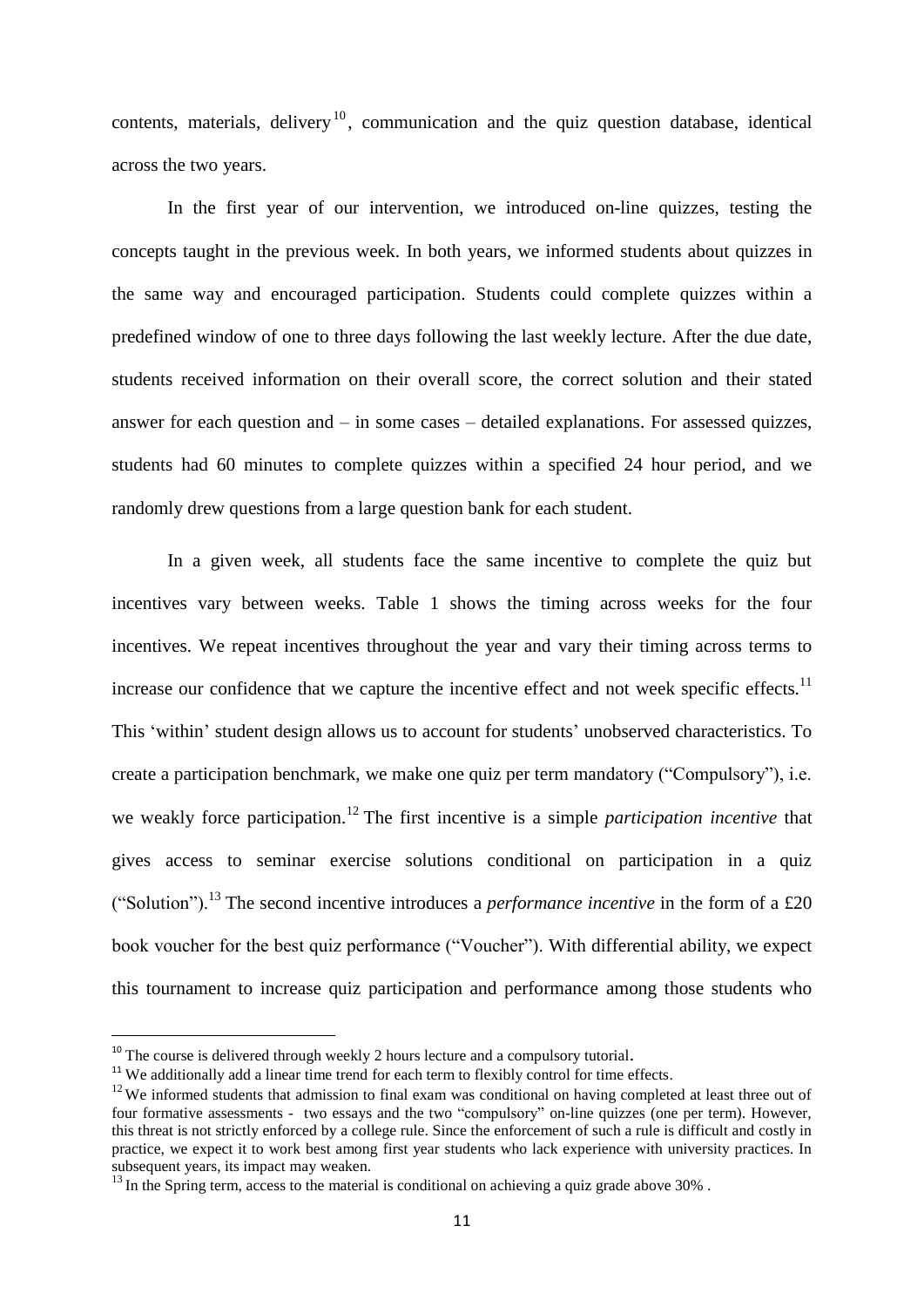believe to have a chance to win it, i.e. those with higher ability (or those with high overconfidence). The tournament setting may have detrimental effects on others through discouragement (Cason et al., 2010). For both groups, these incentives are repeated twice per year. For Group 2, we add assessment weighting: four out of the weekly online quizzes contribute 2.5% ("Assessed 2.5%") and two count 5% ("Assessed 5%") towards the final course grade, amounting to a total of 20%. If these small assessment weights are salient enough, we expect an increase in student participation (and performance) in assessed quizzes relative to non-assessed ones.

Our key variables of interest are students' ability, effort and performance. We collect information on students' quiz participation and performance for both groups. We match it with administrative data on final exam performance, students' characteristics and ability (school completion grades<sup>14</sup>). We further obtain a set of measures of preference parameters from a survey conducted in the first week of lectures.

Effort is largely unobserved and hence difficult to measure. In this study, we observe several measures of this multi-dimensional concept: quiz participation, quiz grades and the time students require to complete an online quiz. Furthermore, we ask students to report their weekly self-study time and lecture attendance. While this gives us a quite complete picture of effort spent in different course-related activities, we have systematic attrition in most of these measures as they are observed only for students who choose to participate in the quiz.<sup>15</sup>. Another measure of effort, seminar attendance is recorded in administrative records and thus

 $14$  For international students, we use a combination of the academic equivalencies scales published by the University of Brighton [\(www.brighton.ac.uk/international/equivalencies\)](http://www.brighton.ac.uk/international/equivalencies) and the scales used by the admissions office of the College in which we conduct the experiment*.* We deviate in the valuation of the international baccalaureat as the equivalence scales seem too conservative given the high quality of this school degree programme.

As a robustness check, we alternatively used standardised scores on other first year courses that are not part of our experiment – with very similar results. We are presenting results based on pre-university grades as they are not subject to substitution of effort within the first year and as such are independent of our experiment.

<sup>&</sup>lt;sup>15</sup> If only high ability students participate when no incentive is in place, we will under-estimate the effect of incentives on duration of quiz participation and performance. Alternatively, if quiz participants tend to be weaker students with a high demand for feedback, then our estimates would be biased upwards.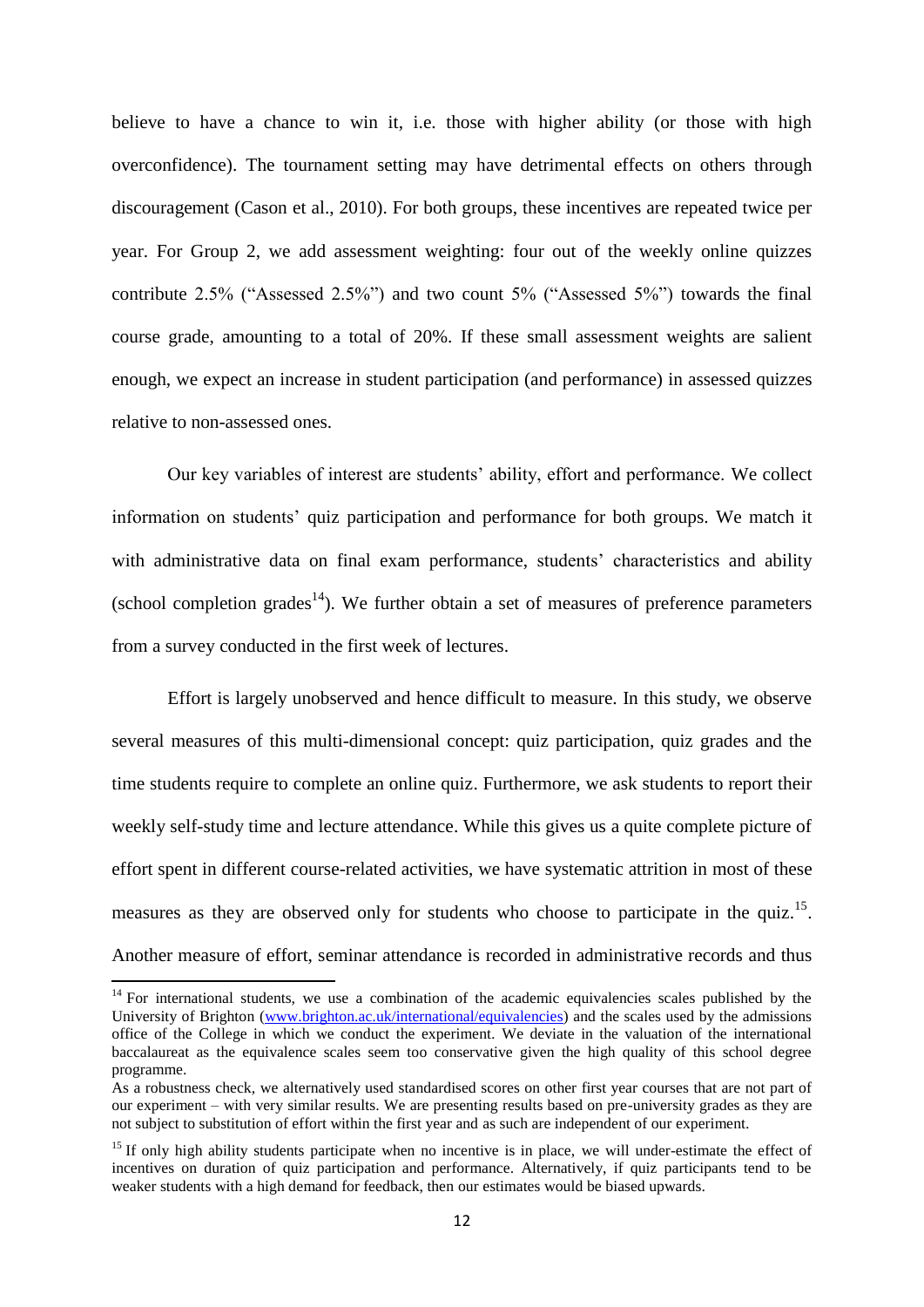observable for all students. However, seminar participation is officially mandatory and lacks variability making it unsuitable for measuring effort. Hence, we focus our analysis on weekly quiz participation as the effort measure, which is available for all students in all weeks, and report outcomes in the other measures only as corroborative evidence below.

In the second part of the analysis, we identify the effect of assessment incentives on student performance. Our identification strategy relies on differences between the two groups. To prevent bias due to variation in exam difficulty or marking standards across years, we rely on grades from term-time exams (2 per student). These tests consist of multiple-choice questions that we draw randomly for each student from a large test bank. This test bank remains unchanged across groups. In expectation, the exam is thus identical across groups and since grading is automated it avoids any other bias. For each student, we observe two term-time grades - one per term - which minimizes the importance of an exam group specific shock on our results.

We test for cheating in our performance measure. If students were cheating (by collaborating in the online quizzes) then exam outcomes would be positively correlated across students who start the online quiz at a similar time. We do not find any evidence that a student's quiz grade increases as measured by the fraction of students starting the quiz around the same time (see columns 1, 3 and 5 in Table 2 for different time ranges: +-30 sec, +-1 min, +-2 mins). Secondly, we test whether a student *i*'s grade difference between each quiz and the final exam depends on how many students start the test at the same time as student *i*. In this test for cheating, we are exploiting the fact that it is more difficult to cheat in an (in-class) final exam under surveillance. We do not find systematic variation in the grade difference with the fraction of students starting at the same time (see columns 2, 4 and 6 in Table 3). Additionally, assuming that earlier quiz completers pass on information regarding the exams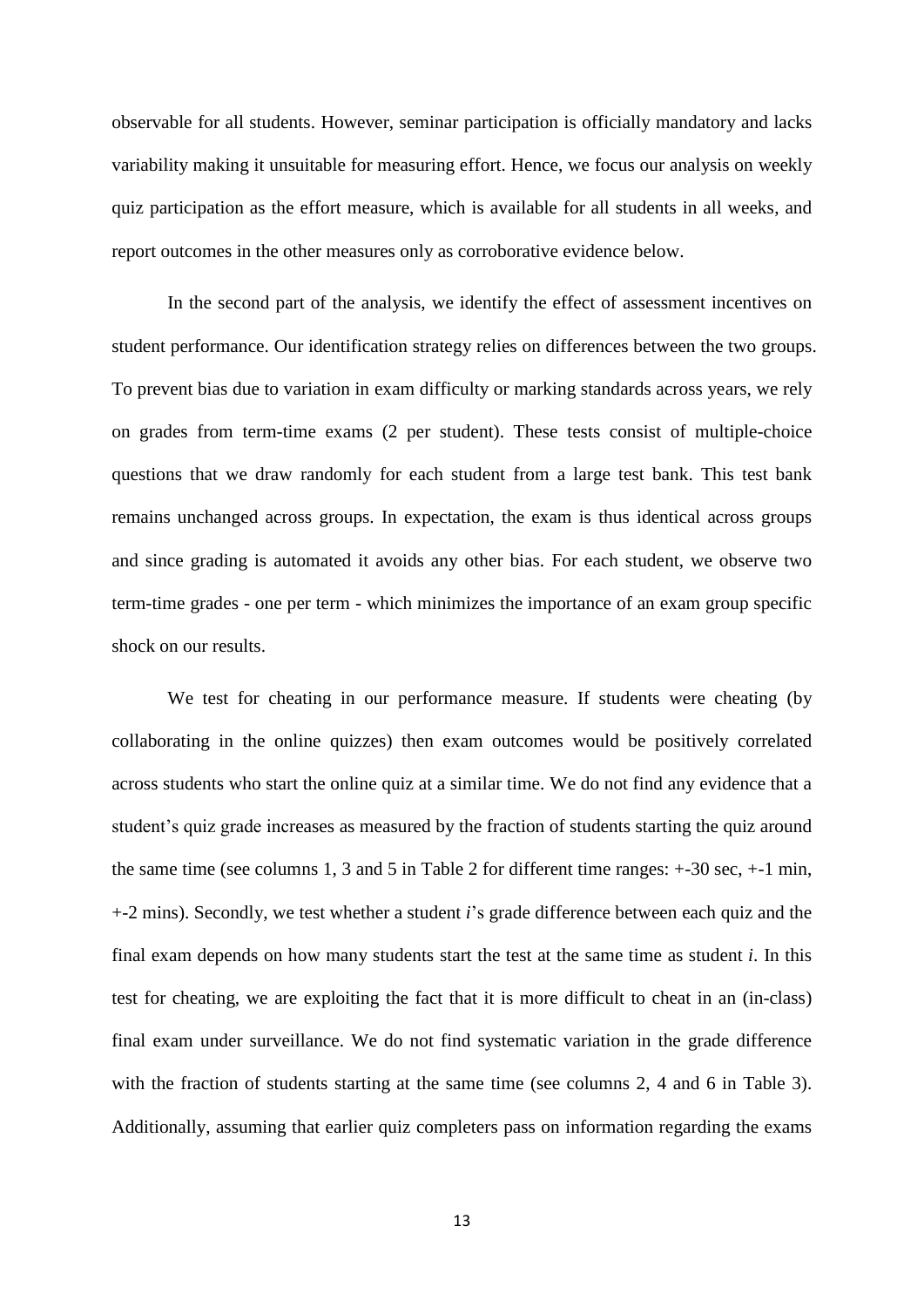to other students, we test whether time of completion correlates with grades but find no support for this hypothesis<sup>16</sup>. In summary, we find no evidence of cheating.

Our identification of the impact of assessment weighting relies on differences across the two groups. A threat to our identification strategy stems from potential composition differences between the two groups. Columns 1 and 2 in Table 3 shows some group differences: Group 2 is about 3 months younger, has a larger fraction of males (64 relative to 53%), more economics majors, is of slightly lower academic ability – as measured by entry grades – and contains more British students<sup>17</sup>. The ensuing selection could introduce a downward bias in our estimation, as Group 2, which is the one affected by the assessment incentive, is academically weaker at entry into university. Thus, we rebalance our sample using propensity score matching. We match based on age, gender, citizenship, degree major and ability. 94% of group 2 individuals are matched, highlighting the large amount of common support between the two groups (see Appendix 1).<sup>18</sup> Columns 3 and 4 of Table 3 shows that the matched cohorts are balanced on the observable characteristics used in the matching process (see panel A); i.e. the differences in the composition of the two groups have been eliminated. Moreover, the two groups are balanced well with regard to (usually unobserved) characteristics that were *not* used in the matching procedure (see Panel B). We rely here on survey evidence eliciting students' time preferences, risk aversion and their selfconfidence before the first lecture. All four parameters – the discount rate, two measures of risk choices and attitudes and a measure of self-confidence - have been identified as important determinants of academic performance and other economic choices. Hence, we

1

<sup>&</sup>lt;sup>16</sup> The results are available from the authors upon request.

<sup>&</sup>lt;sup>17</sup> These composition shifts may have been due to the impending reform in education financing, which substantially increased tuition fees for British and EU students the following year. To avoid the fees hike, British students rushed to enter higher education under the old system.

<sup>&</sup>lt;sup>18</sup> The matching is obtained using an Epanechnikov kernel with bandwidth 0.01 based on a program developed by Leuven and Sianesi. 16 individuals from the second cohort are not matched and are dropped from the analysis. These are mostly low achievers studying Economics for whom no match in the first group can be found. Individuals from the first group, who are never used as controls, are also dropped.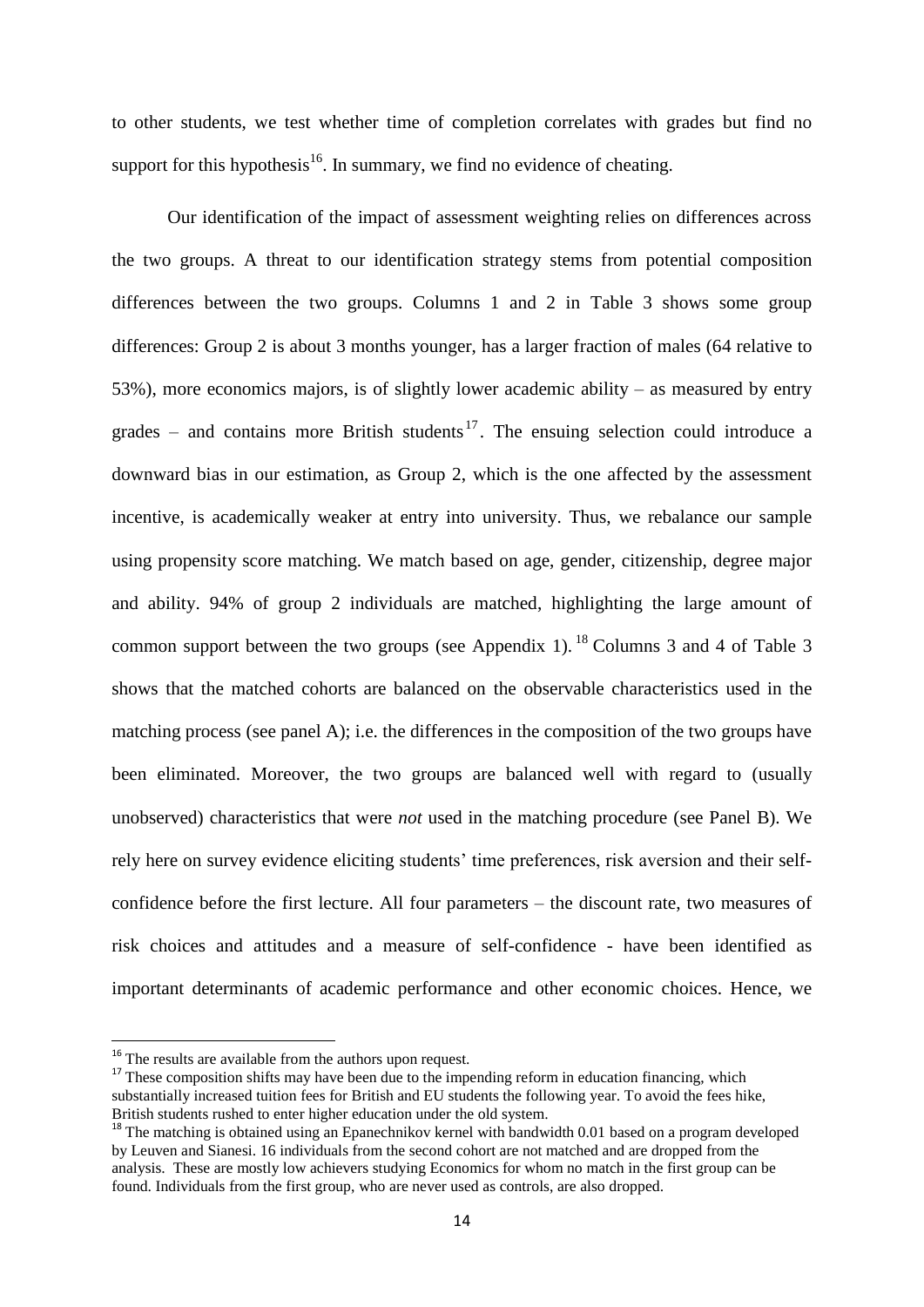take this as additional evidence for the quality of our matching approach; the two groups are now identical in terms of observable and unobservable characteristics. For the remainder of the analysis, we reweight individuals in the control group to the frequency at which they have been used as match.

Panel C of Table 3 contains descriptive measures of the change in effort and performance across the two (matched) groups. Students in Group 2 are significantly more active in continuous learning via quizzes: They participate in 23% more quizzes than Group 1 and quiz grades are 10% higher. Even the time spent on each quiz increases significantly in our sample. Term-time exam grades are 3.5 points or 5% higher and final exam grades are up by 3.5 points, or 6.5%.

#### **4. Results**

#### **a. Incentives and Student Effort**

In this section, we investigate the effectiveness of different incentives in inducing students to engage in continuous learning. Figure 1 reports weekly quiz participation rates for each group. Importantly in week 1, i.e. before any treatment, participation is indistinguishable between the two groups (50% vs. 53%), highlighting again how similar the two groups are at baseline. Vertical lines mark weeks with incentivized quizzes. The low and declining quiz participation in weeks without incentives suggests that students' demand for feedback is low when obtaining such feedback requires effort. Participation in weeks without incentives is almost identical across the two groups, which could indicate that group 2 does not displace effort from no incentive weeks to high incentive weeks. Hence, both groups allocate their effort similarly in the absence of incentives.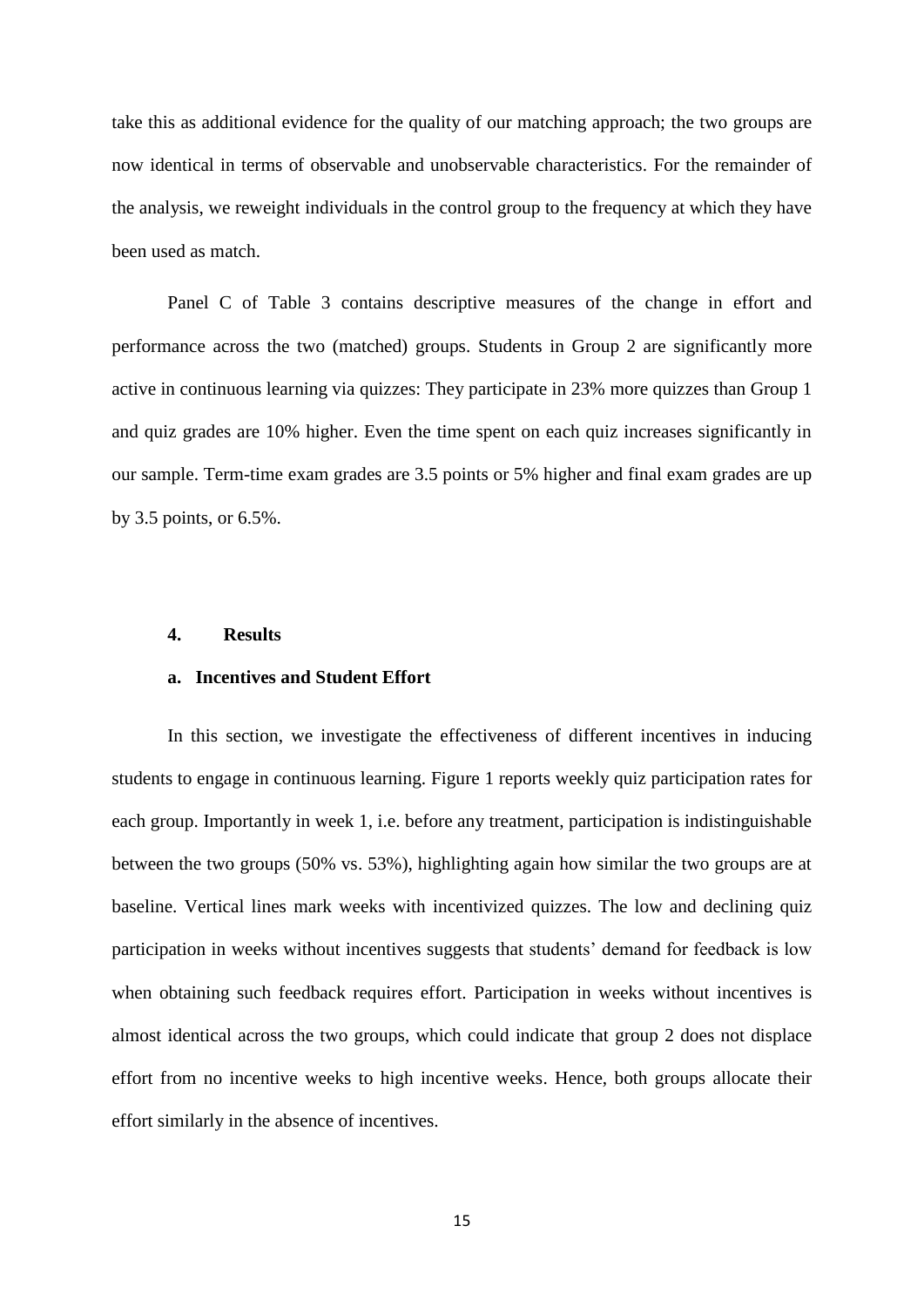Figure 1 also shows that soft incentives – book vouchers and the provision of seminar solutions, marked by dotted vertical lines – do not appear to have much impact on participation. On the contrary in weeks with assessed quizzes (marked by solid (5% weighting) and dashed vertical lines (2.5% weighting)), participation spikes and is always greater than 80% and substantially higher than participation in the same weeks for Group 1. These figures suggest a strong reaction to assessment incentives. Indeed, participation rates in quizzes with a 2.5% weighting are 83% of the participation rates achieved in the compulsory tests. When weighting is 5%, participation is not statistically different from the one observed for compulsory quizzes.

To estimate the effect of incentives on weekly quiz participation (*q*) while capturing unobserved heterogeneity, we estimate the following model with individual fixed effects,  $\mu_i$ :

$$
q_{it} = \alpha + \sum_{z} \beta_{z} \text{ Incentive}_{zt} + \sum_{k} \delta_{k} x_{ikt} + \varphi T_{t} + \mu_{i} + \varepsilon_{it}
$$
(5)

where the subscripts stand for individual *i* at time *t* (measured in weeks). Each individual is exposed to a set of  $z$  incentives. All time-invariant student characteristics including pre-determined ability, motivation or work ethics- are absorbed in the individual fixed effect. However,  $x_{ikt}$  also include measures of weekly variation in academic burden, i.e. assignment deadlines in other courses. We allow for time-specific fixed effects *T* in the form of a term dummy and a term-specific linear trend in week. All standard errors (in Tables 5 to 9) are clustered at the student level.

Panel A of Table 4 reports estimates of the incentive effects on student effort relative to non-incentivized weeks. Column 1 shows the fixed effects estimation results for the matched sample. Strong incentives, such as compulsion or assessment weights have a positive effect on quiz participation. An assessment weight of 2.5% boosts quiz participation by 42 percentage points. The effect is large given the low weight of the assessment. Doubling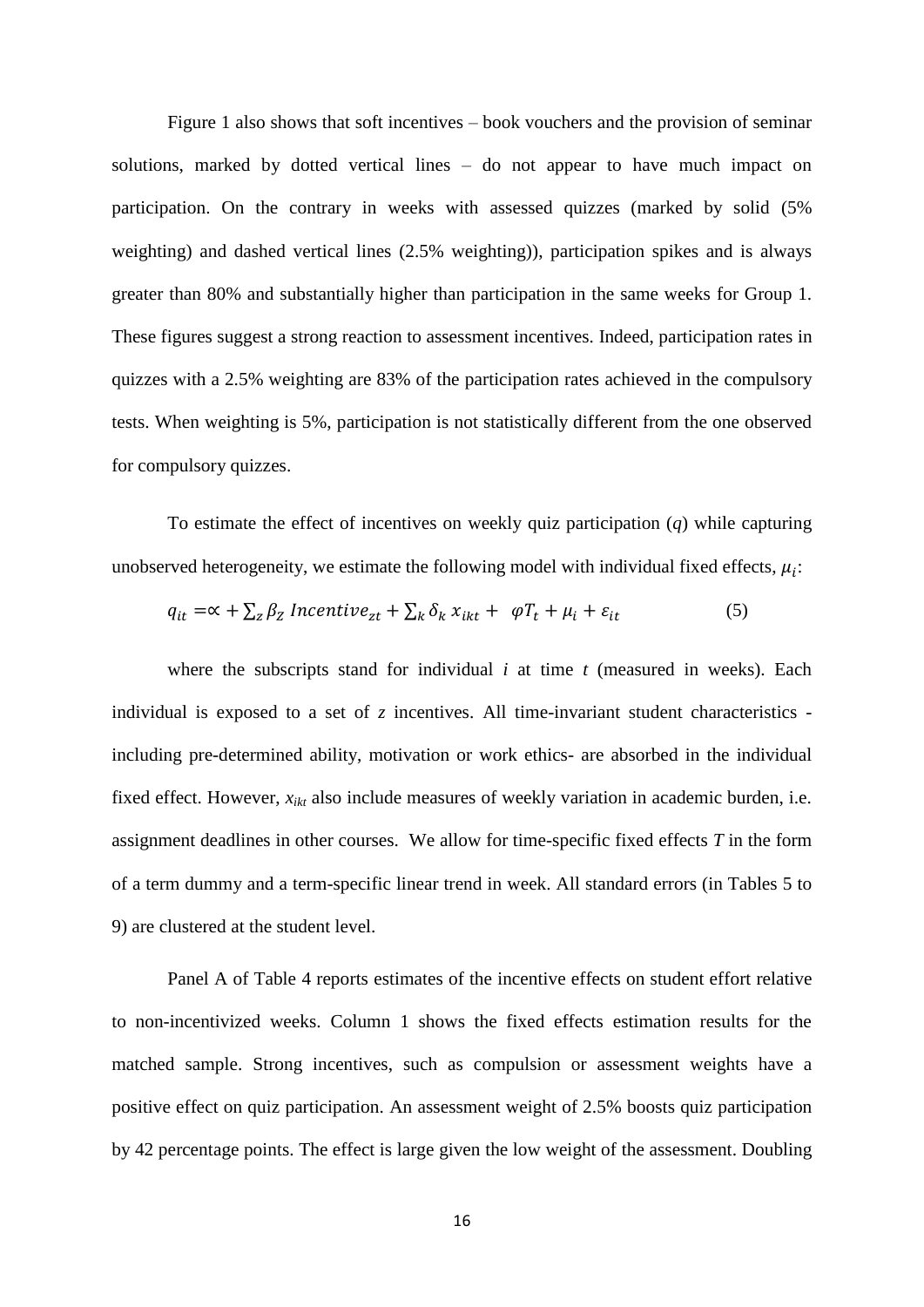the incentive weight to 5% increases quiz participation by 62 percentage points, i.e. only about 1.5 times, instead of doubling it. However, not all incentives increase participation. The "Solution" incentive, which gives access to problem-set solutions conditional on quiz participation, has no significant effect, maybe because students can share problem-set solutions, and the £20 book voucher for the best quiz performance reduces participation by 8.7 percentage points. Since only high ability students are likely to win the voucher with a salient probability, a tournament incentive is unlikely to increase mean participation and appears to crowd out intrinsic motivation (Fryer 2011, Gneezy et al. 2011).

We conduct multiple checks to show the robustness of our results. Our results are not dependent on the sample used or estimation strategy. Estimates relying on OLS and controlling or not for ability (columns 2 and 3) are similar to those presented in Column 1, i.e. unobserved individual characteristics do not affect much the effect of incentives on quiz participation.<sup>19</sup> While ability is positively correlated with quiz participation (not reported) it does not affect the size of the incentive effects on quiz participation. Importantly, the coefficient on the group 2 dummy is not statistically significant; i.e. the two groups do not systematically differ in their intrinsic motivation to participate in quizzes.

When faced with a mixed schedule of incentivized and non-incentivized quizzes, students may simply shift effort between weeks rather than increasing effort overall.<sup>20</sup> In consequence, there may be displacement effects, which would lead us to overestimate the impact of incentives on student effort. We investigate displacement effects in Panel B of Table 4 by producing estimates of incentives effects *relative to participation in the first week of term*. In the first week, fresher students did not know about the incentive structure of future

1

<sup>&</sup>lt;sup>19</sup> We include the time-invariant individual characteristics age in months, sex, dummies for Chinese, British or other nationality, and degree subject in both columns.

<sup>&</sup>lt;sup>20</sup> Even an effort shift towards earlier weeks may have beneficial effects on overall performance due to the modular course structure in which topics build on previously covered material. Shifting effort forward enables students to follow lectures and seminar better throughout the course.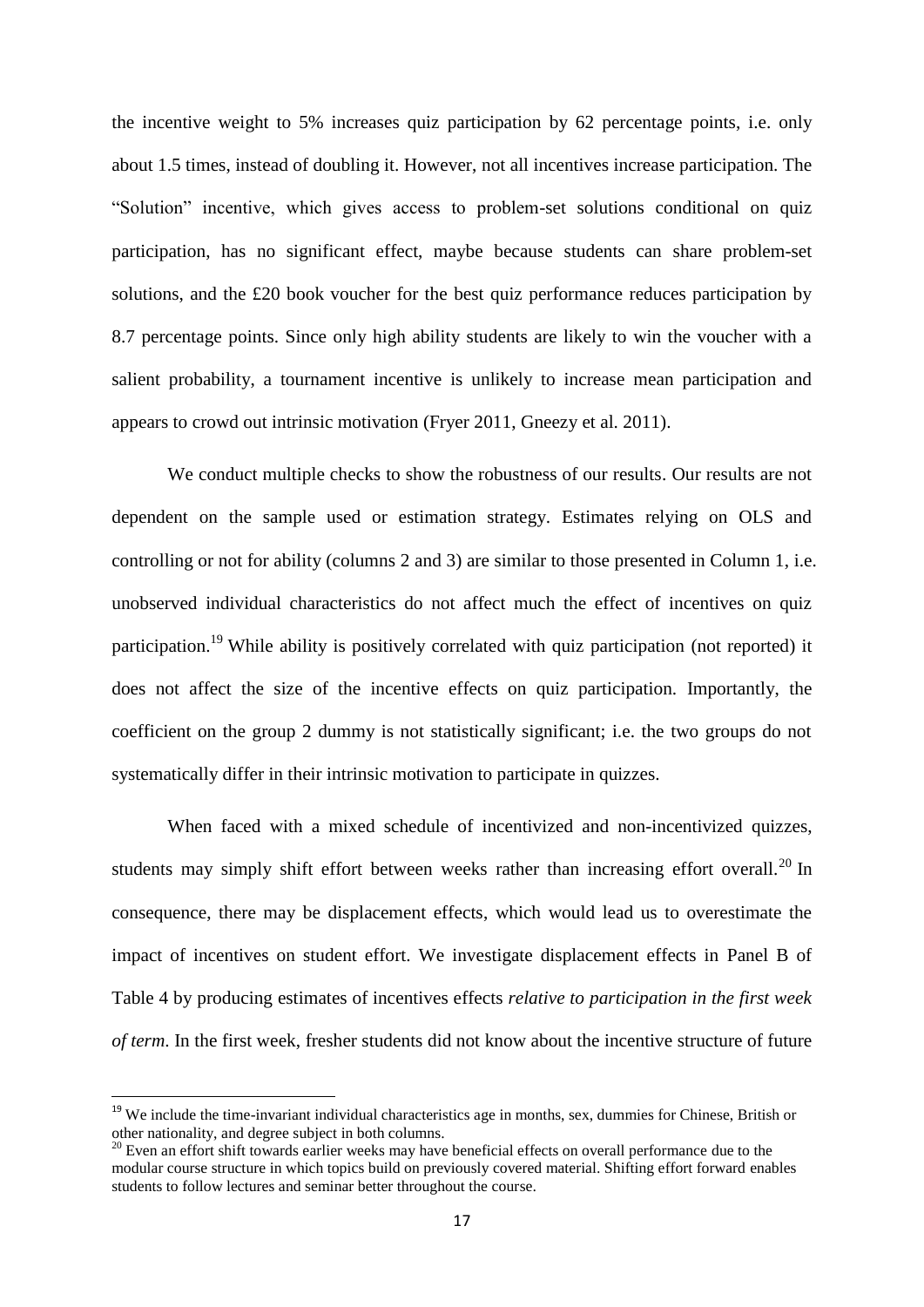quizzes yet. Indeed, we find no significant differences in quiz participation in the first week between the two groups  $(t=0.52)$ . The parameter estimates in column 1 of Panel B are very similar to those in Panel A, and support our hypothesis that assessment weighting increases student effort. All coefficients on incentives are marginally smaller than in panel A, consistent with participation in week 1 being relatively high for a non-incentivized week (see Figure 1). Importantly, participation in non-incentivized weeks is not dissimilar to that of the first week, rejecting the displacement effect hypothesis.

Finally, to confirm that the two groups are similar, we test whether students from both groups react similarly when faced with the same incentives. We find no statistically significant difference in their reaction to no or weak incentives, namely the book voucher and the supplementary material (Column 2 of Panel B).

So far, we have assumed that the effect of incentives is homogeneous across students. However, students may differ in their need for feedback and extrinsic incentives to provide effort. Are our four incentives differently effective in increasing effort for different student groups? In Table 5, we relax the assumption of a common treatment effect and allow for heterogeneous impacts of incentives across students with respect to gender, ability, and risk attitudes<sup>21</sup>. We add interaction effects with student characteristics to our fixed effects model and estimate the following:

$$
y_{it} = \alpha + \sum_{z} \beta_{z} \text{ Incentive}_{zt} + \sum_{zk} \beta_{Zk} \text{ Incentive}_{zt} * x_{ik} + \varphi T_{t} + \mu_{i} + \varepsilon_{it} \tag{6}
$$

We find no evidence of heterogeneity by ability in the impact of the soft incentives (book voucher and access to additional study material). However, we do find evidence of a

 $\overline{a}$ 

<sup>&</sup>lt;sup>21</sup> We find no heterogeneity in the reaction to incentives between economics and non-economics majors, by age, confidence or discount rate and thus do not report them. There are heterogeneous effects by nationality: British students react strongest to incentives, illustrated by significantly lower participation in non-incentivised quizzes and increased participation in incentivised ones relative to non-Chinese foreign students, our base group. Chinese students react less to incentives such as tournament or assessment weighting than non-Chinese foreigners.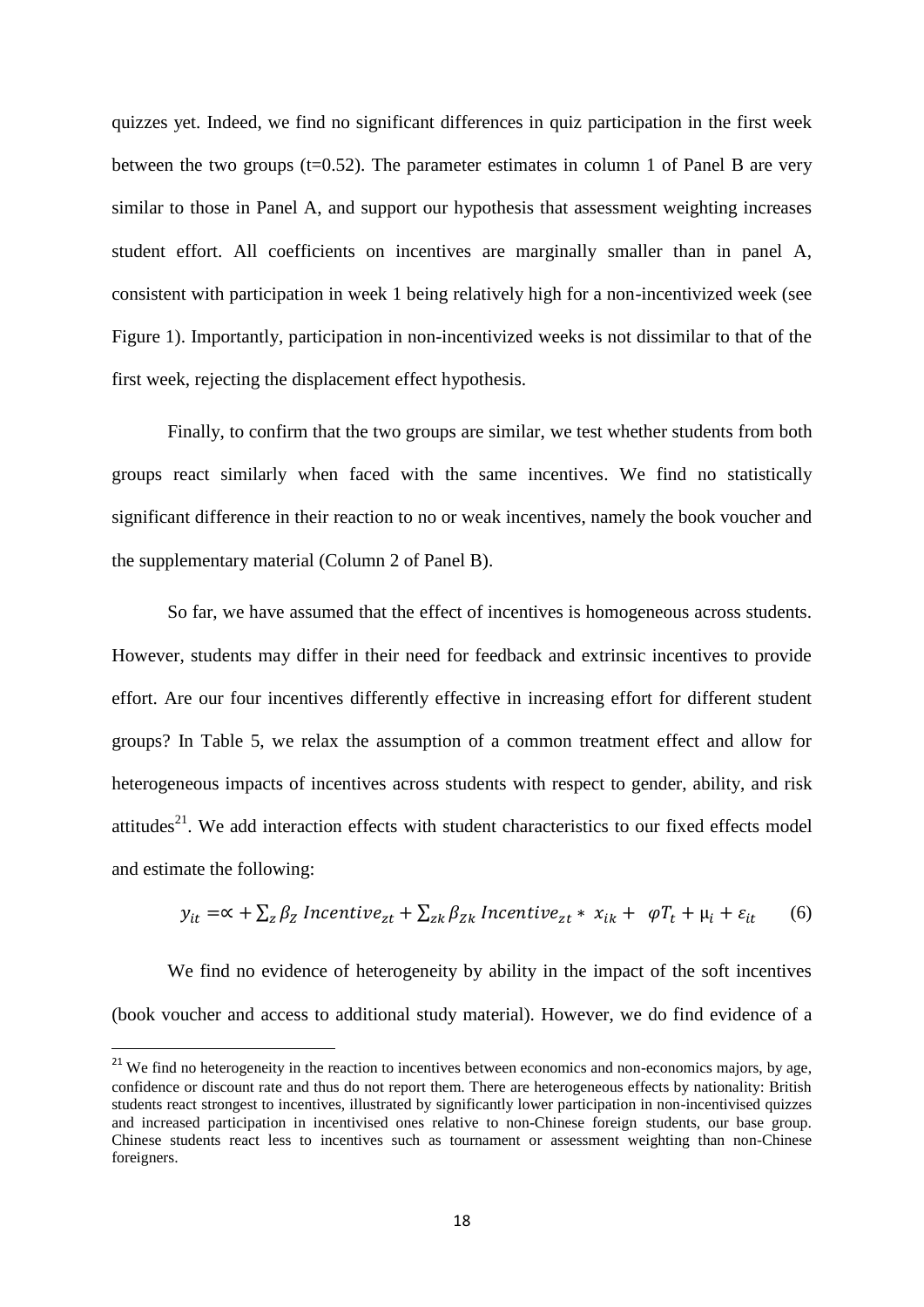stronger effort impact of assessment incentives for students with ability below the median (columns 1 to 3 in Table 5). Participation rates increase by an additional 29 to 30 (23 to 25) percentage points for students in the bottom (second) relative to students in the top ability quartile. The parameter estimates are very similar for the 2.5 and the 5% assessment weight. One reason for the larger response of low-ability students to incentives is that they are 10% less likely to participate in quizzes in the absence of incentives than students with ability above the median. These findings are consistent with incentives providing additional motivation to produce effort among lower ability students. As such, incentives can reduce the variance in quiz participation between students.

We also find a participation gap by gender in the reaction to incentives, but only in the tournament setting. The tournament discourages effort among females quite strongly – by around 22%, while it does not affect male effort strongly (-7%). These findings are in accordance with the gender gap in competition surveyed in Croson and Gneezy (2009).

Finally, we investigate heterogeneous treatment effects with respect to students' discount rates and risk attitudes: we find no evidence that incentives have a differential effect by discount rate (not shown here), while we find a stronger reaction to the assessment incentives and to compulsion among students with a higher willingness to pay for a risky lottery.<sup>22</sup> If – under restrictive assumptions about the curvature of the utility function, loss aversion etc. – we interpret our risk measure as an indicator of risk-aversion, this result is puzzling as it conflicts with our conjecture that the introduction of continuous assessments with positive assessment weights will help reduce grade variance as exam shocks are

 $^{22}$  Results available from the authors upon request. Risk attitudes are obtained from questions on personal medical and travel insurance ownership, smoking, interest charges on your credit cards, playing the lottery and gambling, saving account ownership, jaywalking, dangerous sports activities. Discount rates are elucidated from five questions regarding the present values of hypothetical prices in one year time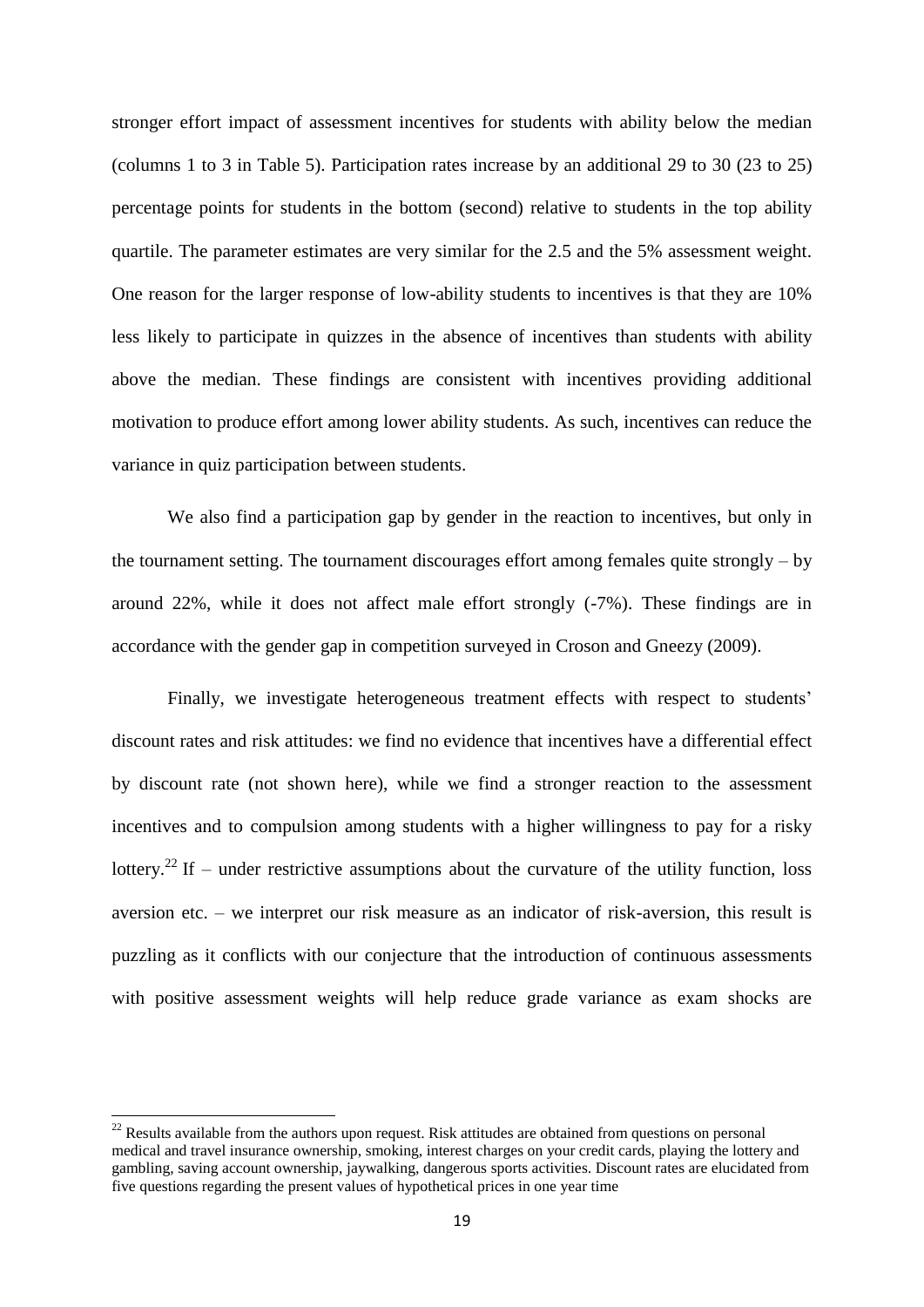diversified.<sup>23</sup> However, since we did not conduct a full assessment of risk preferences that would allow us to estimate students' preference parameters, future research is needed to investigate the role of incentives in the link between risk preferences and effort.

As another test of displacement of effort, we assess whether assessment weighting, which affected only group 2, led to an overall increase in effort. Table 6 confirms an *increase* in overall quiz participation up to the in-term exam, when we introduce assessment weighting. The increase is, on average in the order of magnitude of more than one additional quiz (out of a maximum of 7), or 46 percent. We observe the increase in participation at every quartile of the distribution (see columns 2 to 6) but it is largest for students in the 25-75 range. The effort increase is weaker in the tails but even for the lowest 10% participants, the number of quizzes completed increased by half a quiz during a seven weeks period. Overall, this shows the lack of displacement effects as the total number of completed quizzes increases across the whole distribution. Strong incentives thus narrow the participation gap between students of different intrinsic motivation level.

All results in this section show that our low-cost incentives, such as assessment weighting, strongly affect continuous learning effort by students. However, other incentives can have no, or even negative, impact on effort. We further show that there are no displacement effects towards non-assessed quiz effort, so that overall effort in quizzes increases. Figure 2 illustrates the shift in the distribution of the overall number of completed quizzes to the right with in particular a sharp drop in the fraction of students completing no or just one quiz before the in-term test. Our findings are consistent with our model prediction that the introduction of assessment incentives will result in an increase in period 1 (i.e. term time) effort. These effects are particularly strong among students below median ability whose

<sup>&</sup>lt;sup>23</sup> We find no differences in quiz participation by risk groups in the first week when the incentive scheme was unknown to either group.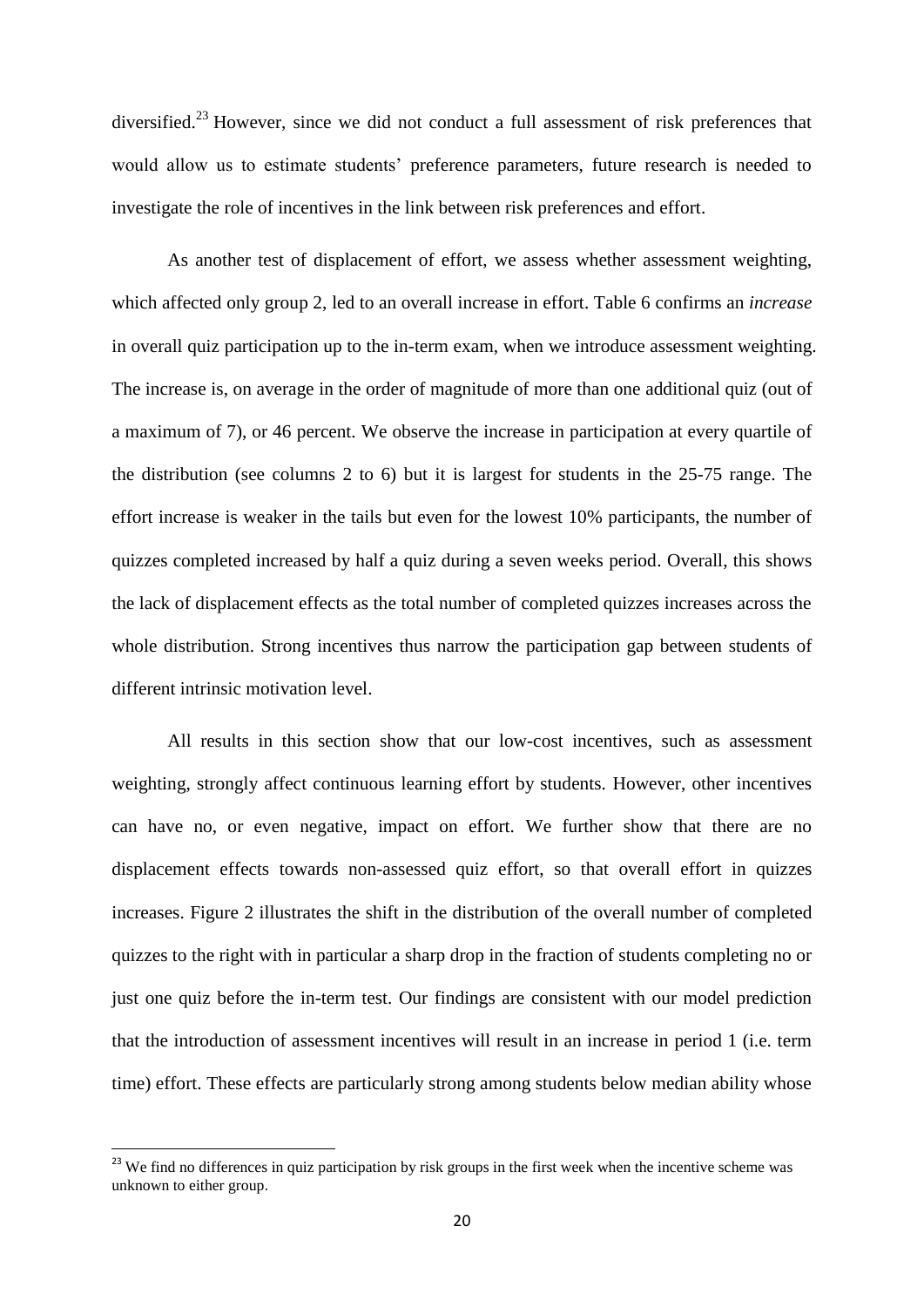participation is significantly lower in the absence of strong incentives. We are lacking unbiased measures on effort in other dimensions and cannot quantify displacement effects in these activities. However, in the next section, we investigate the effect of quiz effort on student performance and discuss such displacement effects in this context.

#### **b. The Impact of Effort on Student Performance**

If students exert additional effort under assessment weighting, e.g. by increasing quiz participation, does student performance increase as well? If our incentives only lead to intertemporal substitution of effort between term time and exam preparation, additional effort in quizzes may not improve performance.

As discussed in Section 2, we measure performance using students' grades in an exam that takes place during the term. It is designed to be identical in expectation between the two years, since, for each student, we randomly draw a set of questions from the same large question database. For each student, we observe grades at two such tests, one per term. Exam participation does not substantially differ across waves, so there is no evidence that our results are driven by selection into the exam. We estimate the following model:

$$
S_{it} = \alpha + \beta \sum_{n} q_{int} + \sum_{k} \delta_{k} x_{ikt} + a_{i} + \varepsilon_{it}
$$

**.** 

where  $S_{it}$  denotes the exam grade of individual *i* in term *t*, and  $q_{int}$  defines the total number of quizzes students have completed – our measure of effort; *a<sup>i</sup>* represents the individual level time invariant fixed effects, while  $x_{ikt}$  are a set of time variant variables. We measure grade in terms of standard deviations from the average exam grade<sup>24</sup>.

<sup>&</sup>lt;sup>24</sup> These are measured in z scores, i.e. as the difference between a grade and the average grade divided by the standard deviation of grades.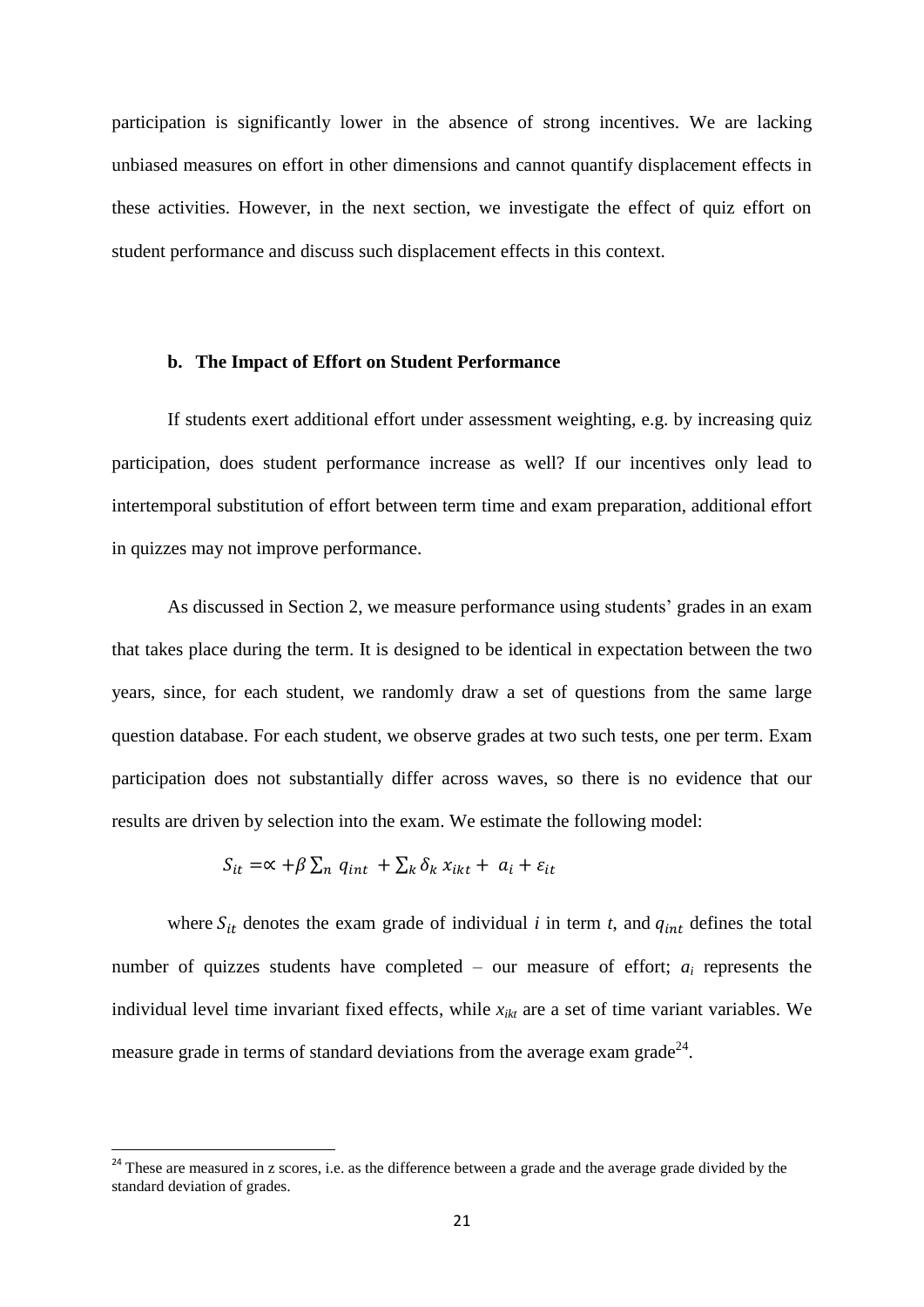Column 1 of Table 7 shows the OLS estimates of the association between effort and exam performance. Doing one additional quiz improves exam performance by 0.16 of a standard deviation, and the estimated coefficient is statistically significant at the 1% level. In addition to the covariates used throughout this analysis, we control for group dummies to provide additional evidence that the matched groups are not different. Indeed, the estimated group effect coefficient is statistically insignificant, negative and close to zero. In column 2, we show that the correlation between (quiz) effort and exam performance does not differ by group. Again, this supports our hypothesis that the two groups do not substantially differ – the return to quiz effort is the same for both groups. With displacement effects, the return to quiz effort should be lower among students exposed to assessment weighting.

In column 3, we augment our specification to include individual fixed effects. Filtering out unobserved heterogeneity reduces the impact of online quizzes on student performance by roughly one half, and the effect is only marginally significant. While the fixed effect model eliminates the impact of fixed students' characteristics, the effect is identified from students whose quiz participation differs between two terms, which may be endogenous. For example, a student who performed below par in the first term, may increase effort in the second term.

Since each student chooses their optimal quiz effort, there is likely an endogenous link between effort choice and exam performance, which works through motivation and similar (unobserved) factors. In column 4 of Table 7, we therefore use IV techniques to identify the impact of effort on exam performance. Our instrument is the exogenous assessment weighting (i.e. group 2): it affects quiz effort but after controlling for observable characteristics, has no direct impact on grades (see column 2). The F-test supports our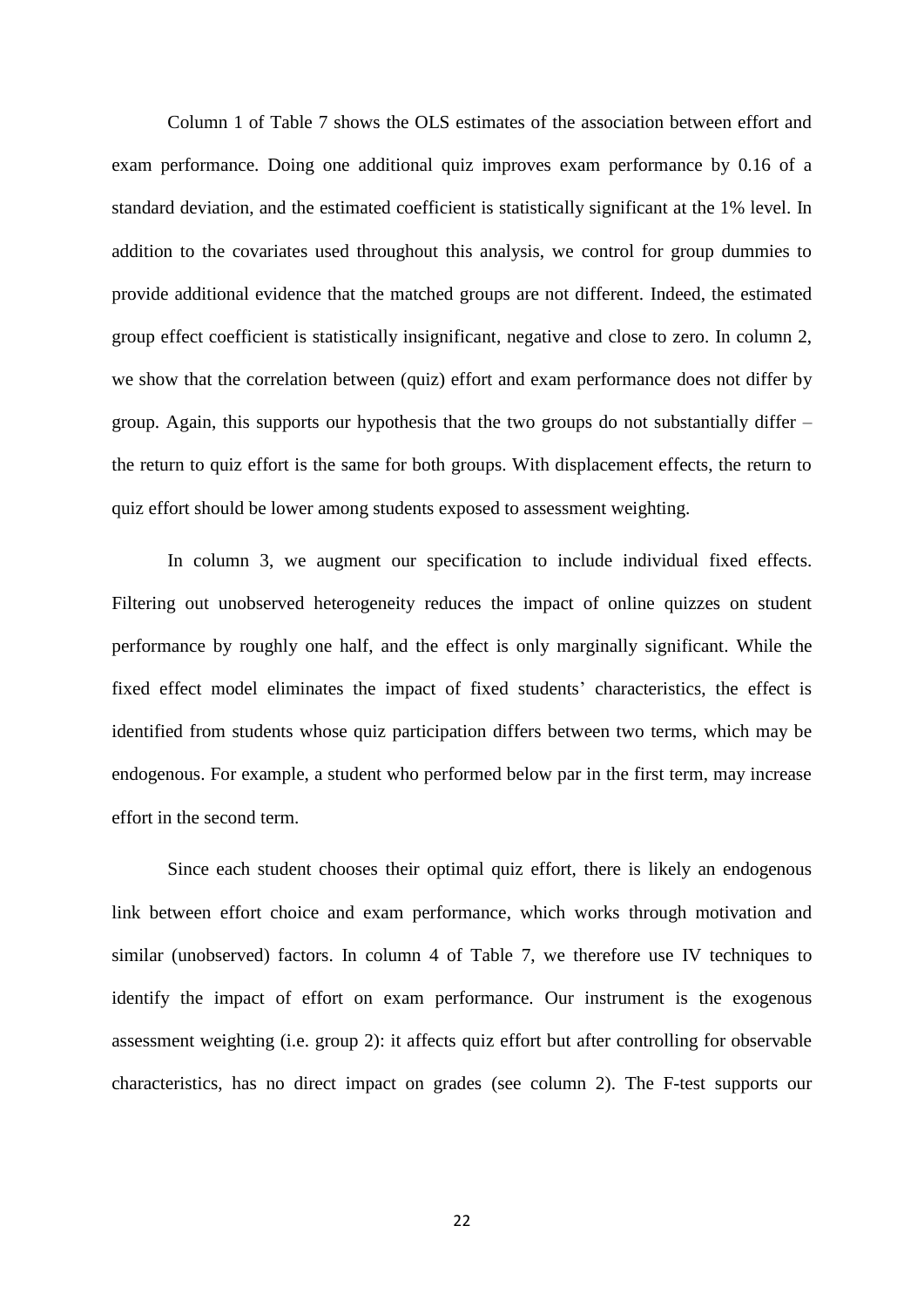conjecture that the instrument is not weak<sup>25</sup>. As expected, OLS yields an overestimate of the link between effort and exam performance. However, the bias is not large. The IV estimates yield an only slightly smaller – still substantial and statistically significant- grade increase by 0.149 of a standard deviation per additional quiz. We interpret this as the causal effect on grade of completing an additional quiz for a student whose quiz participation increased because of the incentives we provided for group 2.

Figure 3 compares the distribution of grades, our performance measure across groups 1 and 2 by term. In both terms, the grade distribution shifts to the right for Group 2, which we induced to exert more effort via assessment weighting. A reduced form model estimate shows that group 2 grades are on average 0.24 of a standard deviation better.<sup>26</sup> Finally, in Table 8, we allow for heterogeneity in the link between effort and performance using quantile regressions for different grade segments. We find evidence of grade shifts everywhere along the grade distribution. They are concentrated particularly at the lower end (grades increase by about 0.2 of a standard deviation in the  $10<sup>th</sup>$  and  $25<sup>th</sup>$  percentile) and in the middle of the grade distribution (about 0.18 of a standard deviation). Grade effects at the median more than double those at the top of the distribution. Students, especially those achieving below median scores, experience large returns to completing quizzes. While we do not find statistically significant grade effects in the  $10<sup>th</sup>$  and  $25<sup>th</sup>$  percentile once we move to IV estimation, we find a very robust effect of effort on exam performance at the median. It amounts to a quiz return of 0.18 of a standard deviation.

There are two reasons why performance may increase particularly in the lower half of the grade distribution: a) we have shown in Table 5 that lower ability students increase their

1

 $25$  Note the first stage effect is slightly different than the one presented in Table 6 as the sample of students with valid test grades is marginally different.

<sup>&</sup>lt;sup>26</sup> Additionally, we also allow for interactions between effort and individual characteristics but find no heterogeneous effort effects by nationality, age or economics major. The exception are our measures of risk attitudes and choices: those with a higher willingness to act risky or pay for a risky lottery have small additional performance gains from increasing quiz effort.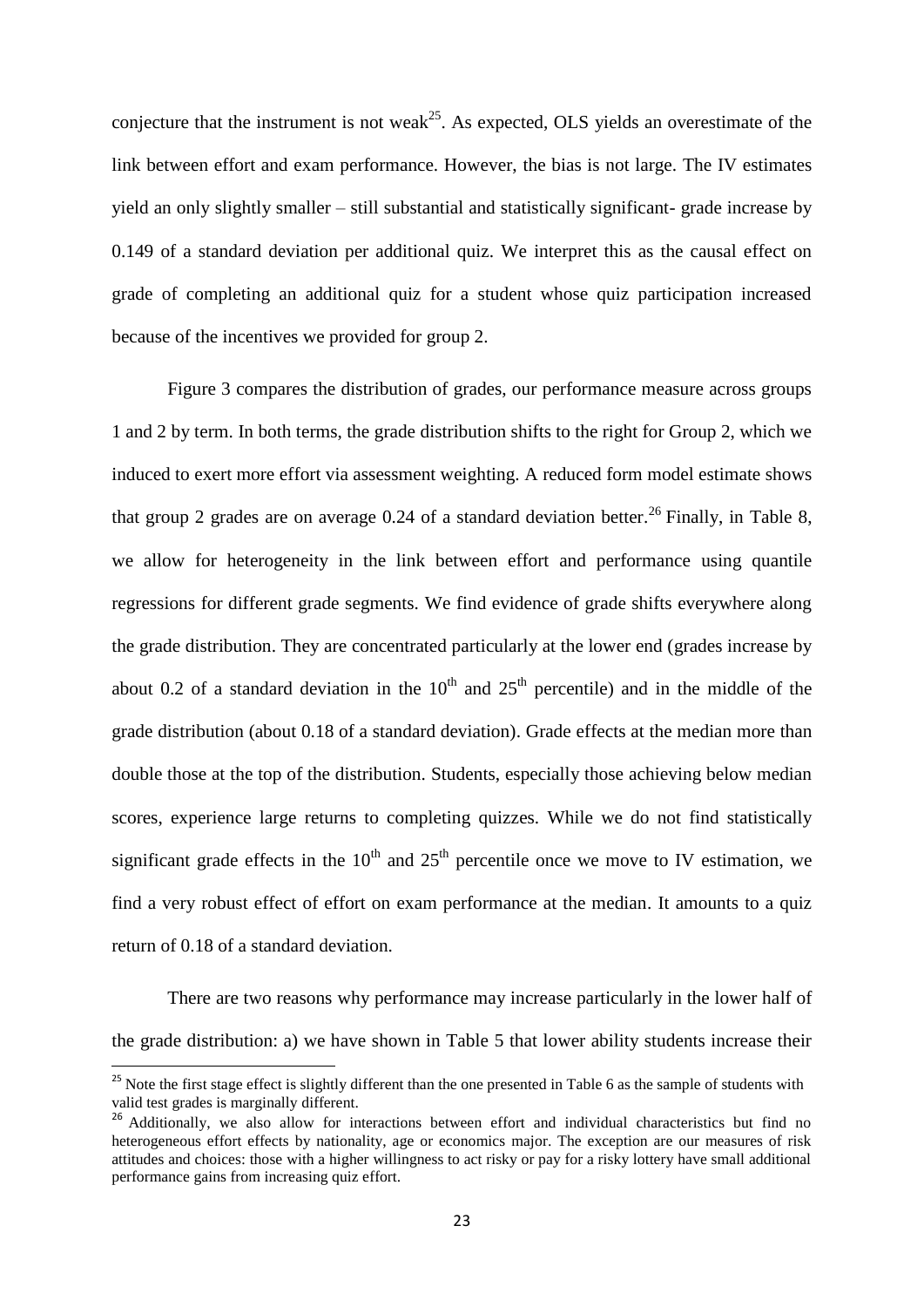total effort in quizzes by more than higher ability students. As such, incentives help level the playing field by balancing effort across the ability scale; b) continuous learning via online quizzes may be particularly effective for median ability students. At the very low end of the grade distribution (in the  $10<sup>th</sup>$  and  $25<sup>th</sup>$  percentile), students have very little knowledge of the course content and a low probability to pass, so that additional effort does not translate into better grades. These findings are also consistent with larger intrinsic motivation and less need for additional effort at the top  $-$  as these students display higher quiz participation rates when there are no stakes  $-$  i.e. in week 1 and in non-assessed quizzes.

In summary, we find a significant and quantitatively large effect of moderate assessment incentives on grades. Their effect is concentrated at the lower to middle part of the grade distribution, hence the provision of incentivized continuous learning tools does not only increase grades but also reduces the *variation* in grades between students above the pass mark. Looking back at the grade difference between group 1 and 2 in Table 3, it is evident that average grade *increases*, while the standard deviation of grades *decreases* under assessment weighting.<sup>27</sup> Overall, this leads to a reduction in grade dispersion – measured using the relative standard deviation – by 8%.

#### **5. Conclusions**

**.** 

This paper presents the results of a field study in which we manipulate the incentives for students to participate in weekly on-line quizzes. We find that assessment weighting is highly effective in inducing additional effort among students, increasing quiz participation by up to 55 percentage points. Assessment weights need not be very high – in our study, students

 $27$  As a robustness check, we also investigated the impact of effort on final course grades and found quantitatively smaller but qualitatively similar results. However, since – due to exam regulations – we cannot create a final exam which would be comparable (i.e. in expectation identical) across the two groups, we concentrate our discussion of results on the interim exam.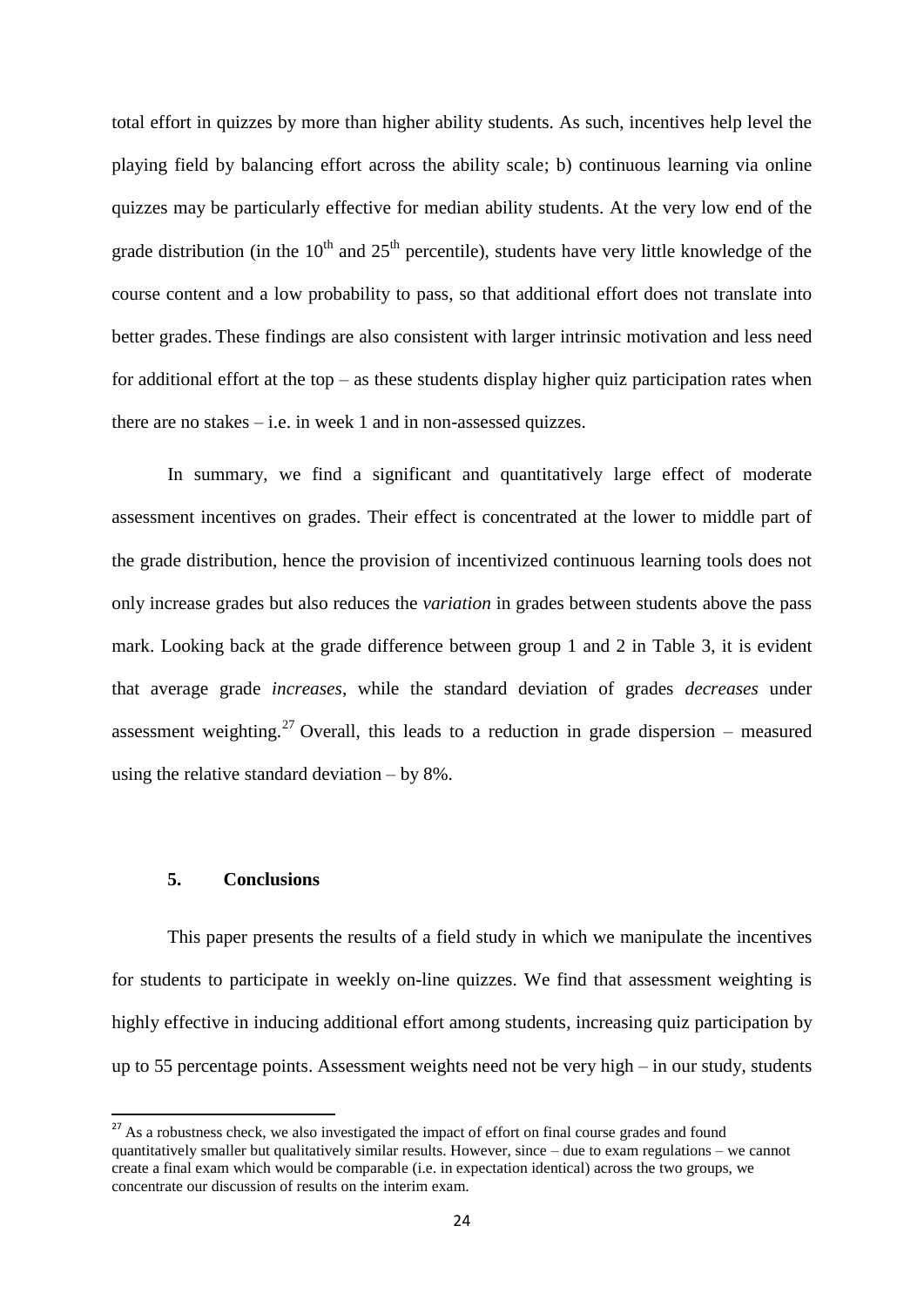react strongly to weights of only 2.5% of the overall course grade. Doubling this weight (to 5%) increases participation by an additional 15 percentage points only. We also find that the effect of assessment weights is heterogeneous. High ability students display high participation rates in quizzes even in the absence of assessment weighting, so positive weighting is particularly effective in increasing effort among low and median ability students. In contrast, rewarding top performers with prizes can lead to reduced participation, particularly by female students, consistent with inadequate targeting of such incentives to heterogeneous student ability, which results in discouragement.

Inducing students to participate in quizzes is an effective means of improving their performance: we find that each additional quiz attempted improves grades by 0.15 of a standard deviation. The effect is causal and concentrated among students around the median. Since assessment weighting induced students to do 1.6 more quizzes per term on average, we find an average increase of grades following the introduction of (low) assessment weights in the order of 4%. These estimated effects of incentives are of a comparable magnitude to studies that implemented large (and costly) financial incentives (see Angrist et al, 2010, and Leuven et al. 2010). They are also comparable to the effects of relative and absolute feedback found in Bandiera et al. (2012). However, in the absence of incentives, many students – especially males and low ability students- are not willing to exert effort, i.e. participate in the assessment, to obtain feedback. The positive effects of feedback on performance found in previous studies– e.g. a 1% test score increase overall and a 4% increase in the probability of obtaining a first class grade in Bandiera et al.  $(2012)^{28}$  - may thus be conditional on the existence of an assessment incentive or compulsion rule to complete the feedback-generating assignment.

 $^{28}$  Azmat and Iriberri (2011) conduct their experiment in schools and find that the provision of relative feedback induced a 5% increase in students' grades, and no heterogeneity in the treatment.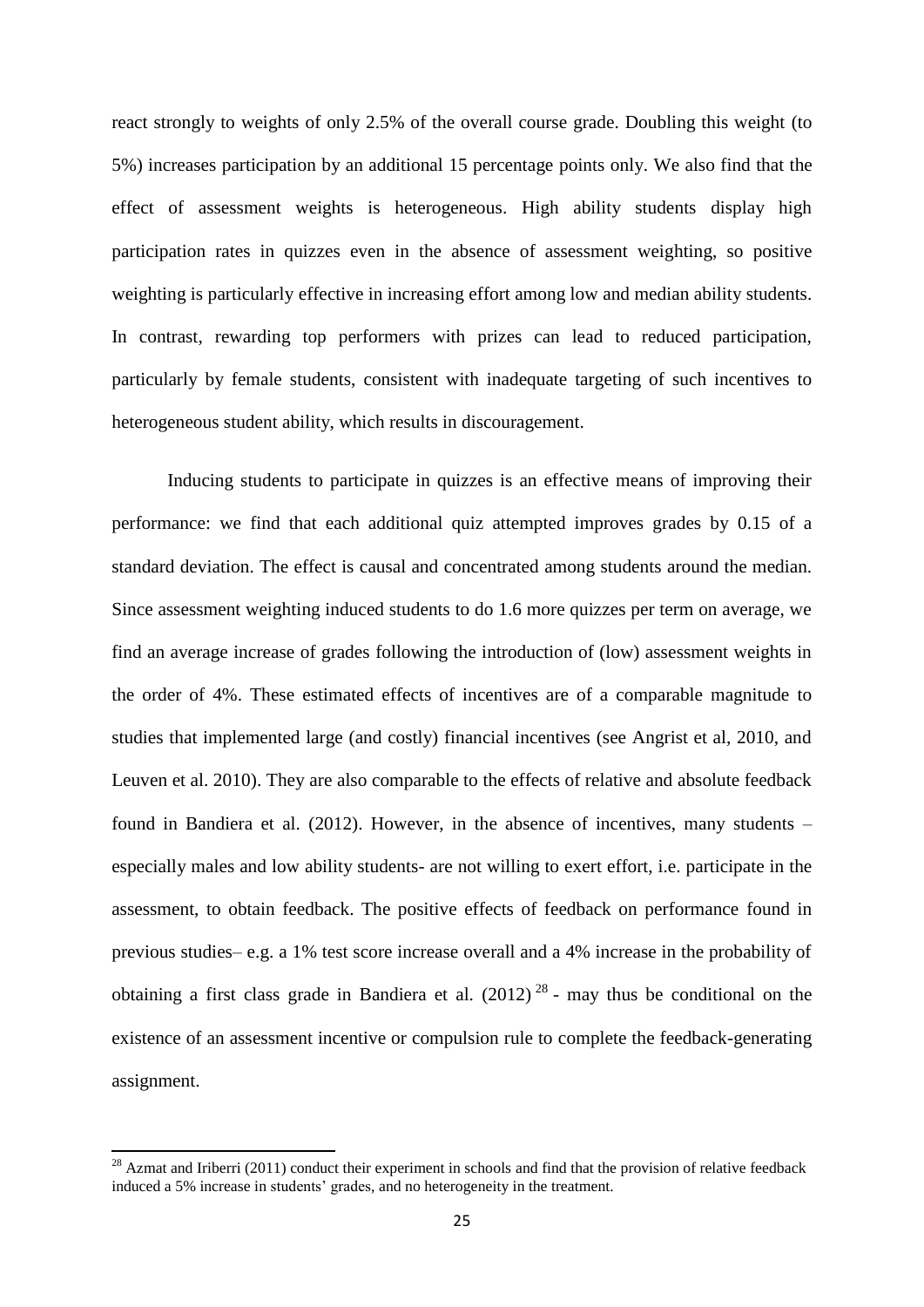#### **References**

- Angrist, J., P. Oreopoulos, T. Williams (2010) [When Opportunity Knocks, Who Answers?](http://ideas.repec.org/p/nbr/nberwo/16643.html)  [New Evidence on College Achievement Awards,](http://ideas.repec.org/p/nbr/nberwo/16643.html) [NBER Working Papers](http://ideas.repec.org/s/nbr/nberwo.html) #16643.
- Angrist, J., Lang, D. and Oreopoulos, P. (2009) [Incentives and Services for College](http://ideas.repec.org/a/aea/aejapp/v1y2009i1p136-63.html)  [Achievement: Evidence from a Randomized Trial,](http://ideas.repec.org/a/aea/aejapp/v1y2009i1p136-63.html) *[American Economic Journal:](http://ideas.repec.org/s/aea/aejapp.html)  [Applied Economics](http://ideas.repec.org/s/aea/aejapp.html)* 1(1), 136-63.
- Angrist, J. and Lavy, V. (2009) The [Effects of High Stakes High School Achievement](http://ideas.repec.org/a/aea/aecrev/v99y2009i4p1384-1414.html)  [Awards: Evidence from a Randomized Trial,](http://ideas.repec.org/a/aea/aecrev/v99y2009i4p1384-1414.html) *[American Economic Review,](http://ideas.repec.org/s/aea/aecrev.html)* 99, 1384- 1414.
- Azmat, G. and Iriberri, N. (2010) The importance of relative feedback information: Evidence from a natural experiment using high school students, *Journal of Public Economics* 94, 435-52.
- Ball, S.B. Ekel, C. and Rojas, C. (2006) Technology Improves Learning in large principle of economics classes: Using our WITS. *American Economic Review* 96(2), 442-6.
- Bandiera, O. Larcinese, V and Rasul, I. (2012) Blissful ignorance? Evidence from a natural experiment on the effect of individual feedback on Performance. LSE mimeo.
- Barrow, L. and C. E. Rouse (2013) [Financial Incentives and Educational Investment: The](http://ideas.repec.org/p/nbr/nberwo/19351.html)  [Impact of Performance-Based Scholarships on Student Time Use,](http://ideas.repec.org/p/nbr/nberwo/19351.html)" [NBER WP#](http://ideas.repec.org/s/nbr/nberwo.html) 19351.
- Behrman, E., S. Parker, P. Todd, K. Wolpin (2012) Aligning Learning Incentives of Students and Teachers: Results from a Social Experiment in Mexican High Schools, mimeo, University of Pennsylvania.
- Beltz, P., Link, S. and Ostermaier, A. (2012) Incentives for Students: Evidence from Two Natural Experiments, Ifo Working Paper #133.
- Bishop, J. (2006) Drinking from the fountain of knowledge: Student incentive to study and learn-externalities, information problems and peer pressure. CAHRS Working Paper #4-15.
- Camerer, C. and Hogarth, R. (1999) [The Effects of Financial Incentives in Experiments: A](http://ideas.repec.org/a/kap/jrisku/v19y1999i1-3p7-42.html)  [Review and Capital-Labor-Production Framework,](http://ideas.repec.org/a/kap/jrisku/v19y1999i1-3p7-42.html) *[Journal of Risk and Uncertainty,](http://ideas.repec.org/s/kap/jrisku.html)* 19,7-42.
- Cason, T., W. Masters and R. Sheremeta (2010) Entry into winner-take-all and proportionalprize contests: An experimental study, *Journal of Public Economics* 94, 604-611.
- Cha, P. and R. Patel (2010) Rewarding Progress, Reducing Debt: Early Results from Ohio's Performance-Based Scholarship Demonstration for Low-Income Parents. MDRC.
- Croson, R. and Gneezy, U. (2009) Gender Differences in Preferences. *Journal of Economic Literature* 47(2), 448–474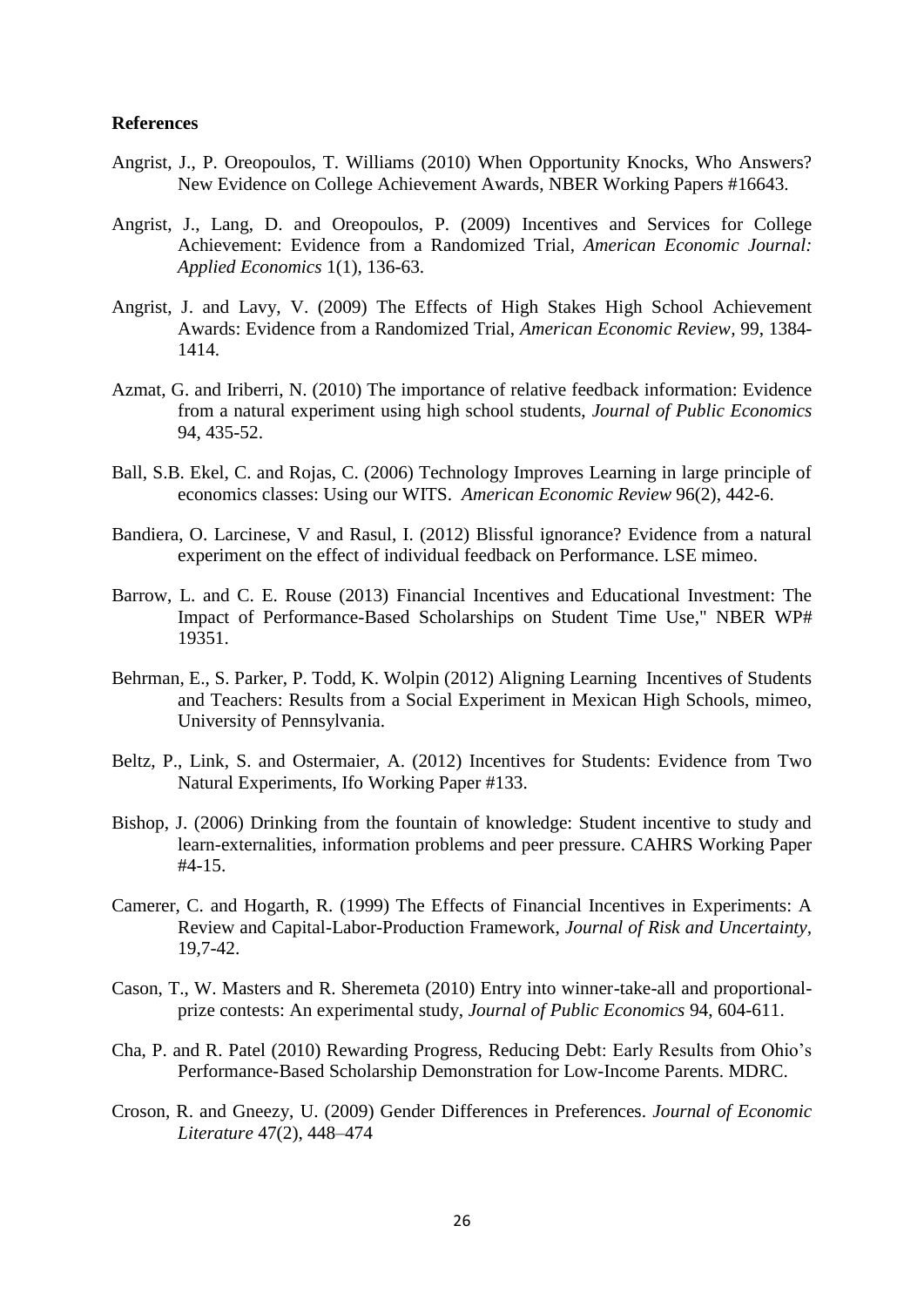- Dolton, P.J., Klein, J.D. and Weir, I. (1994) The economic evaluation of peer counselling in facilitating computer use in higher education. *Education Economics* 2(3), 313-26.
- Evensky, J., Grove, W.A., Hu, Y. and Wasserman, T. (2007) Closing the Loop: Enhancing Collegiate Performance by Self-Assessment, mimeo.
- Figlio, D. N. and L. W. Kenny (2007) [Individual teacher incentives and student performance,](http://ideas.repec.org/a/eee/pubeco/v91y2007i5-6p901-914.html) *[Journal of Public Economics](http://ideas.repec.org/s/eee/pubeco.html)* 91(5-6), 901-914.
- Frey, B and Jegen, R. (2002) Motivation crowding theory, *Journal of Economic Surv*eys 15(5), 589-623.
- Fryer, R. G. (2011) [Teacher Incentives and Student Achievement: Evidence from New York](http://ideas.repec.org/p/nbr/nberwo/16850.html)  [City Public Schools,](http://ideas.repec.org/p/nbr/nberwo/16850.html)" [NBER Working Papers](http://ideas.repec.org/s/nbr/nberwo.html) #16850.
- Garibaldi, P., A. Ichino, F. Giavazzi and E. Rettore (2012) [College Cost and Time to](http://sites.carloalberto.org/garibaldi/doc/tuitions_revecstat.pdf)  [Complete a Degree: Evidence from Tuition Discontinuities,](http://sites.carloalberto.org/garibaldi/doc/tuitions_revecstat.pdf) *Review of Economics and Statistics* 94(3), 699-711.
- Gneezy, U., S. Meier and P Rey-Biel (2011) When and Why Incentives (Don't) Work to Modify Behavior, *Journal of Economic Perspectives* 25(4), 191-210.
- Grove, W. A. and Wasserman, T. (2006) Incentives and student learning: A natural experiment with economics problems sets. *American Economic Review* 96(2), 437- 41.
- Hanushek, E. 2006 School Resources in Handbook of the Economics of Education, (E. Hanushek and F. Welsh), Volume 2, Elsevier
- Lazear, E. P. 2000. [Performance Pay and Productivity,](http://ideas.repec.org/a/aea/aecrev/v90y2000i5p1346-1361.html) *[American Economic Review,](http://ideas.repec.org/s/aea/aecrev.html)* 90, 1346-1361.
- Leuven, E Osterbeek, H and van der Klaauw, B. (2010) The effect of financial rewards on student's achievement: Evidence from a randomized experiment. *Journal of the European Economic Association* 8(6), 1243-65.
- Pozo, S. and Stull, C.A. (2006) Requiring a Math skill unit: Results of a randomised experiment. *American Economic Review* 96 (2), 437-441.
- Stock, J.H. and Yogo, M. (2005). Testing for Weak Instruments in Linear IV Regression. In D.W.K. Andrews and J.H. Stock, eds. Identification and Inference for Econometric Models: Essays in Honor of Thomas Rothenberg. Cambridge University Press, 80– 108.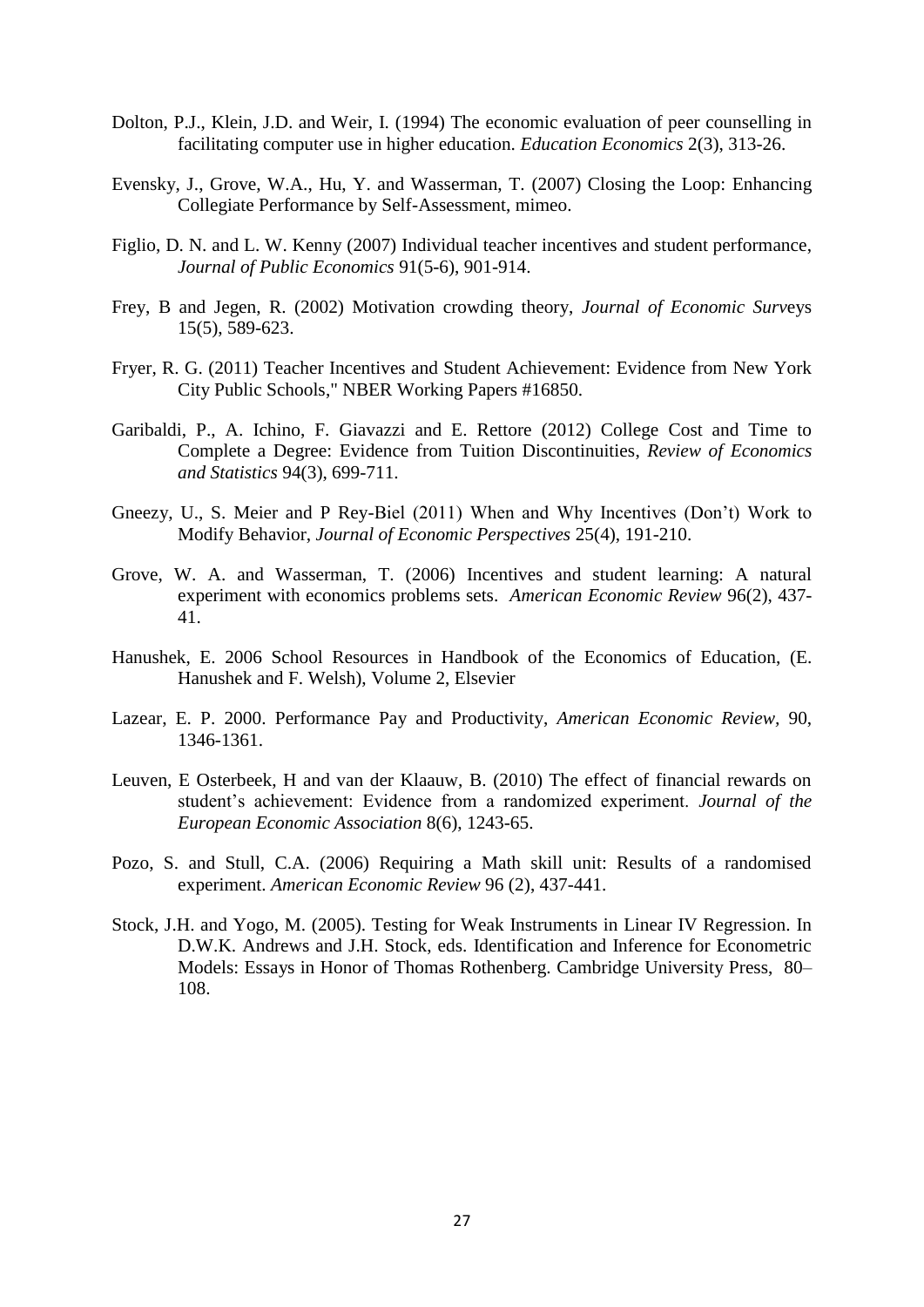### **Tables and Figures**



### **Figure 1: Weekly quiz participation**

Source: Total number of students: 206 in group 1 and 240 in group 2

Note: dashed vertical lines refer to year 2 incentives only - Assessment 2.5% Solid vertical lines refer to year 1, compulsory incentive and year 2 – Assessment 5% Dotted vertical lines refer to soft incentives: book voucher and solution provision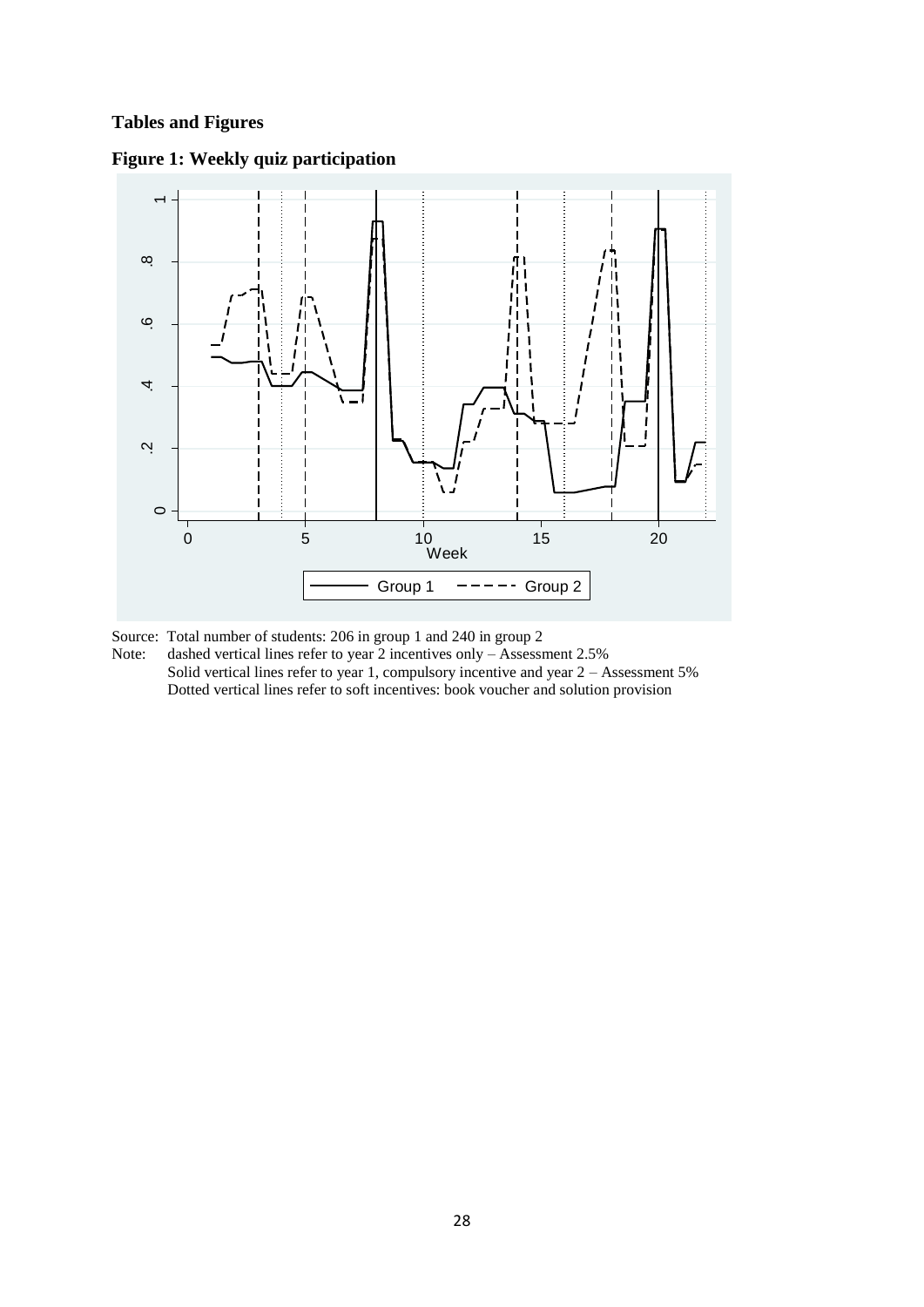

**Figure 2: Number of quizzes completed before Exam** 

**Figure 3: Distribution of In-Term Exam grades**

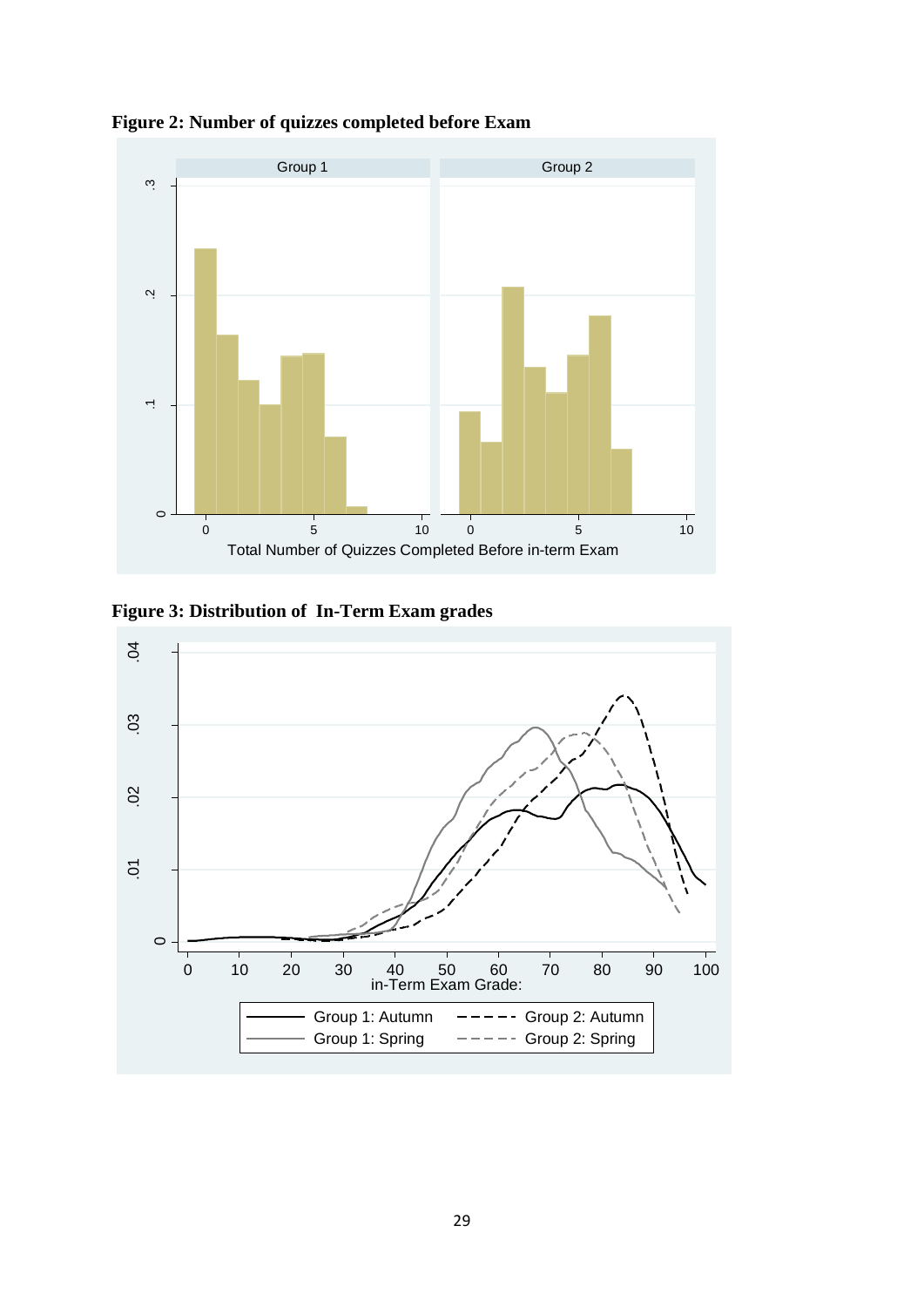|                | Autumn           |               | <b>Spring</b> |               |  |
|----------------|------------------|---------------|---------------|---------------|--|
| Week           | Year 1<br>Year 2 |               | Year 1        | Year 2        |  |
| $\mathbf{1}$   | O                | O             | O             | O             |  |
| $\overline{2}$ | O                | O             | O             | O             |  |
| 3              | O                | Assessed 2.5% | O             | Assessed 2.5% |  |
| 4              | Solution         | Solution      | O             | O             |  |
| 5              | O                | Assessed 2.5% | Voucher       | Voucher       |  |
| 6              | Term break       |               | Term break    |               |  |
| $\overline{7}$ | O                | $\circ$       | O             | Assessed 2.5% |  |
| 8              | (Compulsory)     | Assessed 5%   | O             | O             |  |
| 9              | O                | O             | (Compulsory)  | Assessed 5%   |  |
| 10             | Voucher          | Voucher       | O             | O             |  |
| 11             | O                | Ω             | Solution*     | Solution*     |  |

#### **Table 1: Timing of incentives**

*N*ote:

O designates weeks without incentives to complete the online quiz; quiz is pure formative feedback.

Solution: Access to the weekly exercise sheet solutions conditional on quiz participation

\* indicates that access to solution was conditional on getting a mark of 30 or above.

Voucher: £20 book voucher - prize for best quiz performance

Assessed 2.5%: Assessed quiz, counting 2.5% towards the overall course grade

Assessed 5%: Assessed quiz, counting 5% towards the overall course grade

Compulsory: Quiz mandatory part of 4 pieces of coursework (3 out of 4 are required)

|           | Start time $+/- 1$ mn |              | Start time $+/-30s$ |              | Start time +/- 2mn |              |
|-----------|-----------------------|--------------|---------------------|--------------|--------------------|--------------|
|           | Ð                     | 2)           | (3)                 | (4)          | (5)                | (6)          |
|           | Norm. grade           | Dif in grade | Norm. grade         | Dif in grade | Norm. grade        | Dif in grade |
| % started | 3.084                 | 37.990       | 7.559               | 13.633       | 4.040              | 18.344       |
|           | (3.426)               | (57.62)      | (5.983)             | (87.182)     | (2.873)            | (41.302)     |
| Cohort    | 0.332                 | $-1.738$     | 0.316               | $-1.703$     | 0.330              | $-1.701$     |
|           | $(0.102)$ **          | (1.775)      | $(0.103)$ **        | (1.749)      | $(0.101)$ **       | (1.787)      |
| $R^2$     | 0.14                  | 0.17         | 0.14                | 0.17         | 0.14               | 0.17         |

**Table 2: Evidence on Cheating: Fraction of students starting exam and performance**

*N*ote: Norm. grade is the z score of the grade at the in-term online test, normalised by the group's average grade. Dif in grade is the grade difference between in-term online test and final exam

% started: fraction of students that started within the same time interval as the student in question.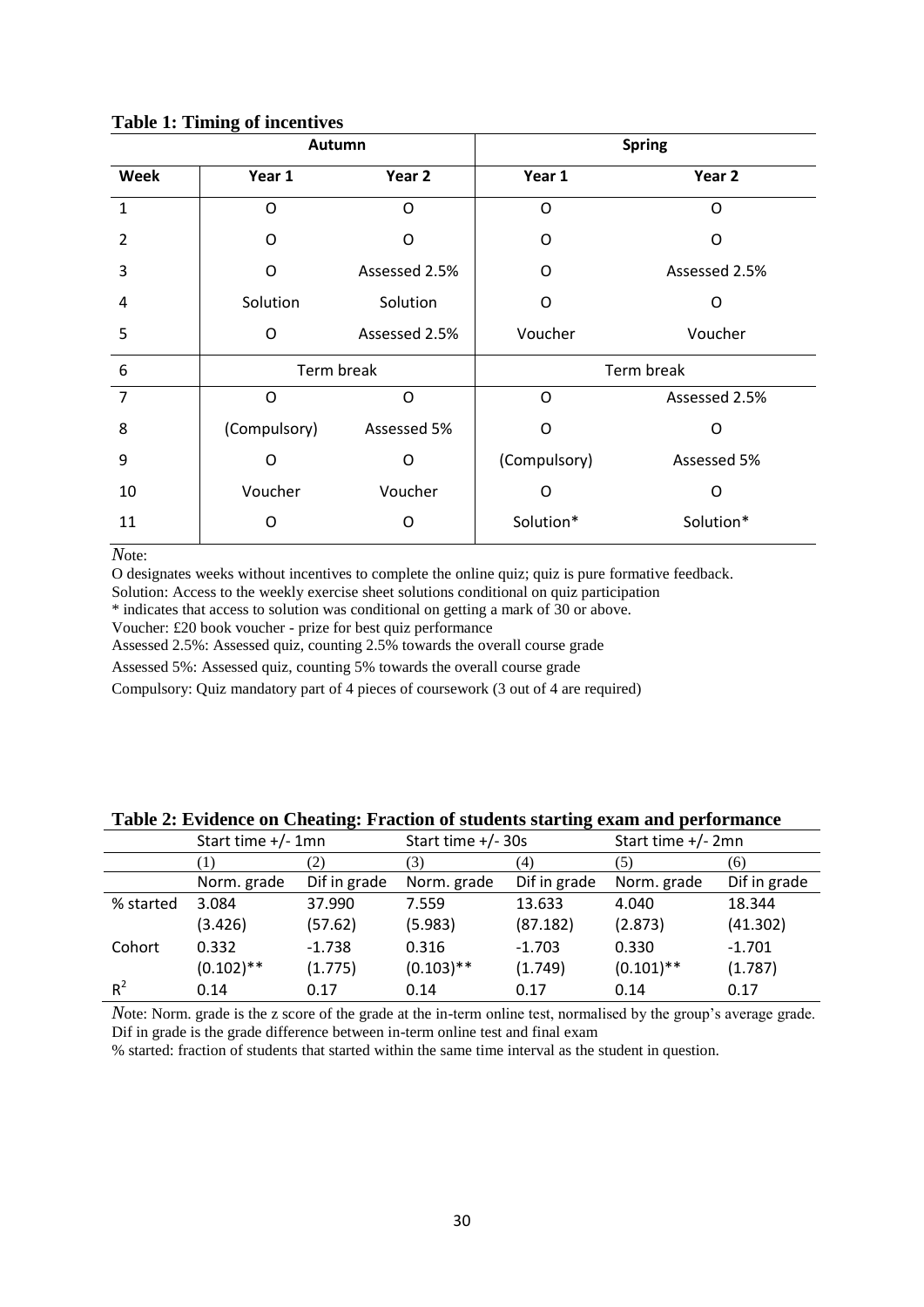|                                           | <b>Full sample</b> |                                                                                 | <b>Matched sample</b> |                       |  |
|-------------------------------------------|--------------------|---------------------------------------------------------------------------------|-----------------------|-----------------------|--|
|                                           | Group 1            | Group 2                                                                         | Group 1               | Group 2               |  |
| Panel A. Student characteristics          |                    |                                                                                 |                       |                       |  |
| Age (in months)                           | 233.6 (1.163)      | $230.5***$<br>(0.895)                                                           | 227.2 (0.781)         | 229.1<br>(0.839)      |  |
| Male                                      | $0.529$ (0.035)    | $0.637**$<br>(0.032)                                                            | $0.643$ $(0.036)$     | 0.615<br>(0.036)      |  |
| UK citizen                                | 0.294(0.032)       | $0.538***(0.033)$                                                               | $0.582$ (0.036)       | (0.036)<br>0.594      |  |
| Chinese citizen                           | 0.127(0.023)       | 0.081<br>(0.018)                                                                | $0.069$ $(0.018)$     | 0.059<br>(0.017)      |  |
| <b>Econ Major</b>                         | 0.485(0.035)       | $0.709***$ (0.030)                                                              | 0.742(0.032)          | (0.034)<br>0.717      |  |
| Ability <sup>a</sup>                      | 330.7 (6.960)      | 303.7*** (4.671)                                                                | 312.41 (4.915)        | (4.467)<br>306.47     |  |
| No. Obs.                                  | 206                | 238                                                                             | 138                   | 187                   |  |
|                                           |                    | Panel B. Student preference parameters and (usually unobserved) characteristics |                       |                       |  |
| Confidence                                | 12.986 (0.223)     | (0.210)<br>12.642                                                               | 12.736 (0.247)        | 12.632<br>(0.241)     |  |
| Discount rate                             | 4.349 (0.445)      | 4.387<br>(0.431)                                                                | 4.356 (0.489)         | 4.032<br>(0.482)      |  |
| Risk attitudes                            | 194.9 (20.40)      | 139.7** (16.00)                                                                 | 173.8 (18.90)         | 137.7<br>(18.00)      |  |
| <b>Risk choices</b>                       | 6.319 (0.122)      | 6.407<br>(0.109)                                                                | 6.295 (0.121)         | (0.115)<br>6.429      |  |
| No Obs.                                   | 142                | 155                                                                             | 103                   | 128                   |  |
| Panel C. Student effort and performance   |                    |                                                                                 |                       |                       |  |
| No. quizzes<br>attempted                  | 7.838 (0.333)      | $9.884***$ (0.338)                                                              | 7.650<br>(0.368)      | $9.914***$<br>(0.391) |  |
| Quiz grade $(\%)^1$                       | 56.68 (0.711)      | 64.54*** (0.622)                                                                | 59.16<br>(0.690)      | 65.19***<br>(0.686)   |  |
| Quiz duration<br>$(mins)^1$               | 33.406 (0.680)     | 34.845<br>(0.635)                                                               | 32.764 (0.666)        | 35.305***(0.719)      |  |
| Self-study <sup>1</sup><br>(hrs per week) | 2.839 (0.112)      | $4.469***(0.169)$                                                               | 2.788 (0.158)         | $4.451***$<br>(0.192) |  |
| Lecture<br>attendance <sup>1</sup>        | 0.907(0.014)       | (0.012)<br>0.902                                                                | 0.940(0.012)          | $0.897**$<br>(0.013)  |  |
| In-term<br>exam grade                     | 68.13 (0.918)      | 72.27*** (0.737)                                                                | 69.66 (0.835)         | 73.16***<br>(0.803)   |  |
| Final exam grade                          | 46.38 (1.12)       | $50.03**$ (1.10)                                                                | 48.92 (1.10)          | $52.11**$<br>(1.16)   |  |
| No Obs.                                   | 204                | 234                                                                             | 136                   | 183                   |  |

#### **Table 3: Descriptive statistics**

*N*ote: \*\*\*/\*\* indicate significant mean differences between waves at the 1/5% significance level. Standard errors reported in parentheses. Matched samples obtained from kernel matching (Epanechnikov) with bandwidth (0.01).

<sup>a</sup>: Ability not observed for all participants, sample sizes in the full sample are 145 (202) for group 1(2).

<sup>1</sup>: observed conditional on quiz participation only.

Econ Major denotes Economics or Economics and Finance students.

Variables in Panel B are measured in week 1 of term 1: *Risk choices* is the sum of scores obtained from the questions: Do you have a personal medical insurance? Do you smoke? Do you take out travel insurance? Have you incurred interest charges on your credit cards? Do you play lotteries? Do you have a savings account? Did you play slot machines last week? Do you cross at pedestrian crossing? Do you do any dangerous sport? *Confidence* is the sum of scores obtained from answers to statements: I feel comfortable speaking to a bank manager about loans, I enjoy challenging situations, I'm not scared of being in debt, I handle uncertainty well. *Risk attitude* is the willingness to pay for a lottery with a 50% chance of winning a price of £1,000. *Discount rate* is elucidated from 5 questions regarding the present values of hypothetical prices one year later.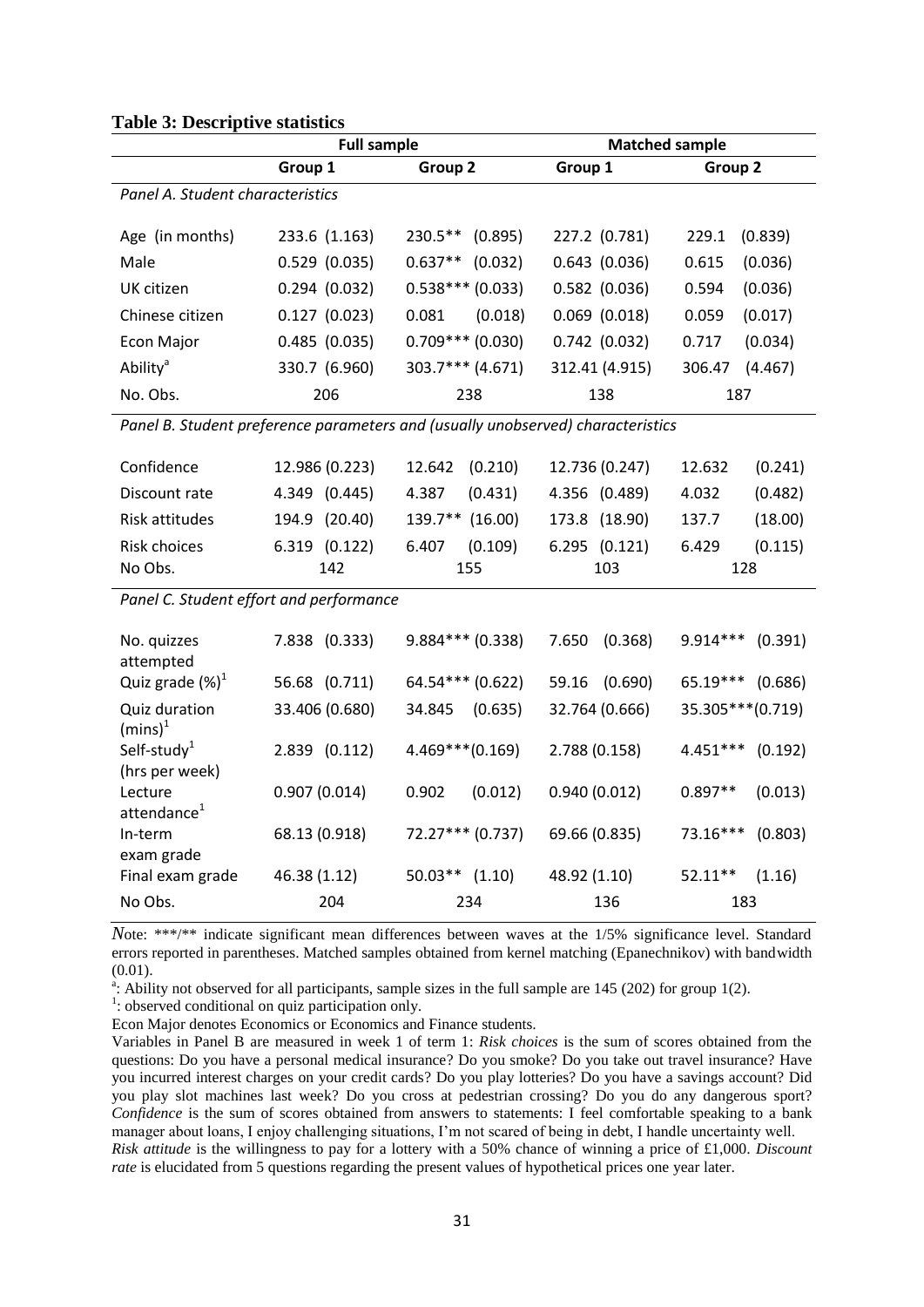| Dependent variable: quiz participation |             |                                          |                                |             |            |  |
|----------------------------------------|-------------|------------------------------------------|--------------------------------|-------------|------------|--|
|                                        |             | A. Impact of incentives relative to non- | <b>B. Displacement effects</b> |             |            |  |
|                                        |             | incentivised weeks                       |                                |             |            |  |
|                                        | Matched     | Ability                                  | All                            | Matched     | Matched    |  |
|                                        | sample      | Sample                                   |                                | sample      | sample     |  |
|                                        | <b>FE</b>   | <b>OLS</b>                               | <b>OLS</b>                     | <b>FE</b>   | <b>FE</b>  |  |
| No incentives                          |             |                                          |                                | $-0.039$    | $-0.015$   |  |
|                                        |             |                                          |                                | (0.043)     | (0.061)    |  |
| Solution                               | 0.019       | 0.017                                    | 0.014                          | $-0.015$    |            |  |
|                                        | (0.017)     | (0.015)                                  | (0.014)                        | (0.041)     |            |  |
| Book voucher                           | $-0.087***$ | $-0.085***$                              | $-0.091***$                    | $-0.127***$ |            |  |
|                                        | (0.015)     | (0.014)                                  | (0.013)                        | (0.051)     |            |  |
| Assess 2.5%                            | $0.420***$  | $0.412***$                               | $0.417***$                     | $0.387***$  | $0.400***$ |  |
|                                        | (0.023)     | (0.022)                                  | (0.020)                        | (0.045)     | (0.043)    |  |
| Assess 5%                              | $0.622***$  | $0.621***$                               | $0.627***$                     | $0.590***$  | $0.619***$ |  |
|                                        | (0.025)     | (0.024)                                  | (0.022)                        | (0.055)     | (0.048)    |  |
| Compulsory                             | $0.727***$  | $0.683***$                               | $0.662***$                     | $0.689***$  | $0.728***$ |  |
|                                        | (0.034)     | (0.022)                                  | (0.021)                        | (0.065)     | (0.77)     |  |
| Group 2                                |             | 0.015                                    | 0.000                          |             |            |  |
|                                        |             | (0.028)                                  | (0.025)                        |             |            |  |
| No incentive *                         |             |                                          |                                |             | $-0.014$   |  |
| Group 2                                |             |                                          |                                |             | (0.065)    |  |
| Weak incentive                         |             |                                          |                                |             | $-0.060$   |  |
|                                        |             |                                          |                                |             | (0.060)    |  |
| Weak incentive *                       |             |                                          |                                |             | 0.024      |  |
| Group 2                                |             |                                          |                                |             | (0.063)    |  |
| Ability controls                       | No          | Yes                                      | No                             | No          | No         |  |
| Individual fixed<br>effect             | Yes         | No                                       | No                             | Yes         | Yes        |  |
| Observations                           | 6500        | 6940                                     | 8880                           | 6500        | 6500       |  |
| [individuals]                          | $[325]$     | $[347]$                                  | $[444]$                        | $[325]$     | $[325]$    |  |
| R <sub>2</sub>                         | 0.25        | 0.28                                     | 0.27                           | 0.25        | 0.25       |  |

#### **Table 4: Impact of Incentives on Student Effort, measured as quiz particiation**

*N*ote: Other independent variables are: an indicator of term, term-specific trend, gender, Chinese National, other non-UK national dummies, subject of degree and a linear term in age (in month), dummies for tests in that week in other modules, essay in that week in other modules.

"No incentive" refers to quizzes in week without incentives after the first quiz took place. Robust standard errors clustered at individual level.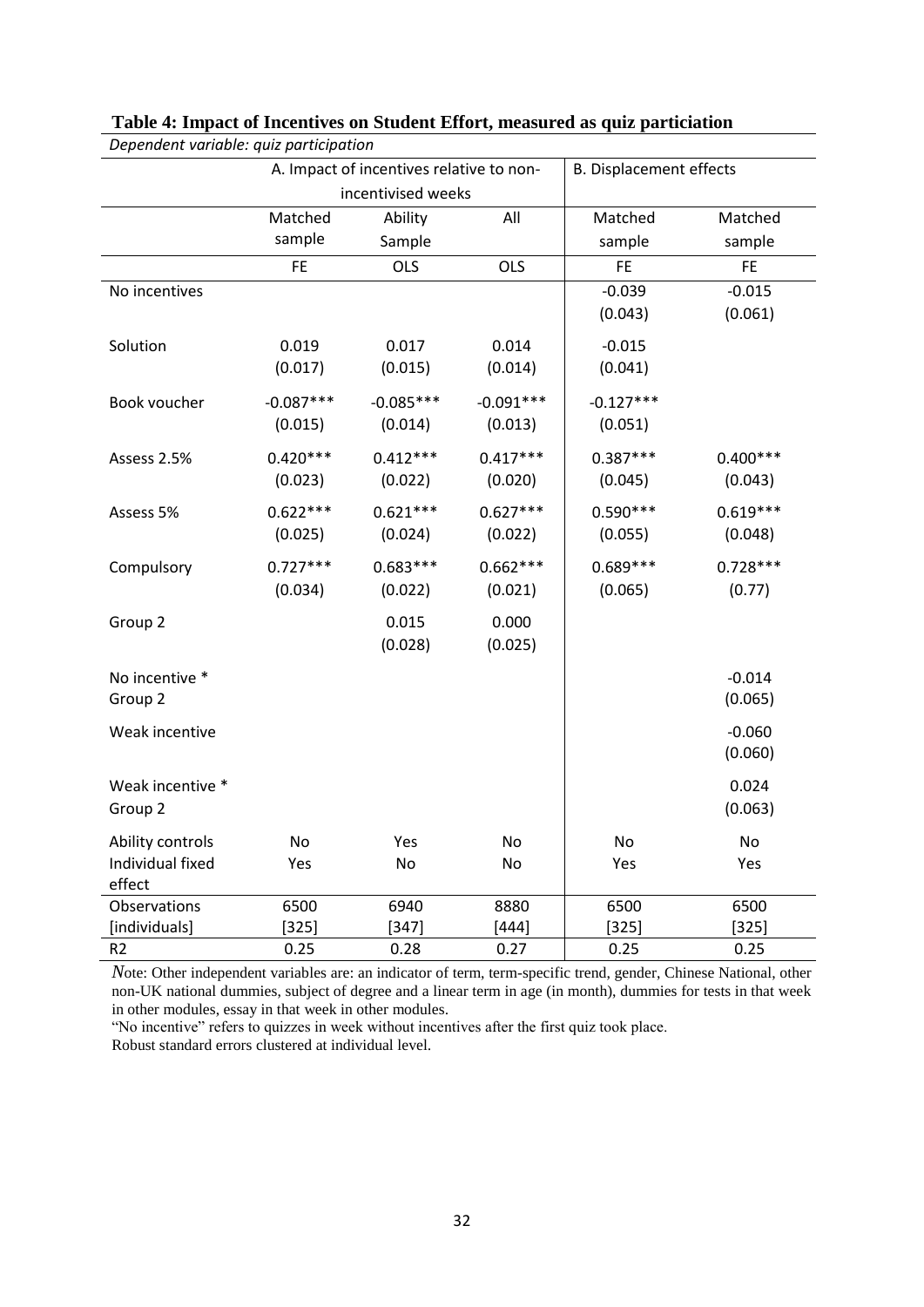|                  | Heterogeneous incentive effects by characteristic X |                |                |             |               |  |
|------------------|-----------------------------------------------------|----------------|----------------|-------------|---------------|--|
|                  |                                                     | Ability        |                | Gender      | Risk attitude |  |
|                  | Q1                                                  | Q <sub>2</sub> | Q <sub>3</sub> | Male        |               |  |
| No incentive     |                                                     | $-0.085$       |                | $-0.076$    | $-0.077$      |  |
|                  |                                                     | (0.076)        |                | (0.055)     | (0.050)       |  |
| No incentive * X | 0.127                                               | 0.024          | 0.002          | 0.059       | 0.035         |  |
|                  | (0.093)                                             | (0.090)        | (0.108)        | (0.064)     | $(0.016)$ **  |  |
| Solution         |                                                     | $-0.071$       |                | $-0.047$    | $-0.024$      |  |
|                  |                                                     | (0.079)        |                | (0.052)     | (0.050)       |  |
| Solution * X     | 0.130                                               | 0.046          | 0.009          | 0.051       | 0.011         |  |
|                  | (0.089)                                             | (0.091)        | (0.109)        | (0.061)     | (0.014)       |  |
| Book voucher     |                                                     | $-0.223***$    |                | $-0.219***$ | $-0.176***$   |  |
|                  |                                                     | (0.084)        |                | (0.063)     | (0.054)       |  |
| Book voucher * X | 0.127                                               | 0.024          | 0.002          | $0.146**$   | $0.041**$     |  |
|                  | (0.093)                                             | (0.090)        | (0.108)        | (0.069)     | (0.018)       |  |
| Assess 2.5%      |                                                     | $0.190**$      |                | $0.316***$  | $0.281***$    |  |
|                  |                                                     | (0.094)        |                | (0.061)     | (0.057)       |  |
| Assess 2.5% * X  | $0.289***$                                          | $0.228**$      | 0.103          | 0.113       | $0.055***$    |  |
|                  | (0.110)                                             | (0.108)        | (0.127)        | (0.071)     | (0.018)       |  |
| Assess 5%        |                                                     | $0.366***$     |                | $0.519***$  | $0.498***$    |  |
|                  |                                                     | (0.099)        |                | (0.063)     | (0.059)       |  |
| Assess 5% * X    | $0.297***$                                          | $0.245**$      | 0.174          | 0.107       | $0.048***$    |  |
|                  | (0.115)                                             | (0.110)        | (0.128)        | (0.071)     | (0.018)       |  |
| $R^2$            |                                                     | 0.23           |                | 0.24        | 0.31          |  |
| F-test           |                                                     | $1.63***$      |                | $3.11**$    | $3.19***$     |  |

**Table 5: Heterogeneous incentive effects on student effort** 

*N*ote: F-test: F test on the heterogenous components. Sample size: Matched sample: n=6500 Number of individuals, N:=325). For lottery interaction regression, the sample size is n=4580, N=229. Weights obtained from propensity score matching.

Other independent variables are: an indicator of term, a term-specific linear time trend, , tests in that week in other modules, essays due in that week in other modules. Robust standard errors clustered at the individual level

| Table 6: Impact of Assessment Weighting on Student Effort (measured as the number |  |  |  |
|-----------------------------------------------------------------------------------|--|--|--|
| of quizzes completed before the in term test)                                     |  |  |  |

|                | OLS                   | Q10                   | Q25                   | Q50                   | Q75                   | Q90                   |
|----------------|-----------------------|-----------------------|-----------------------|-----------------------|-----------------------|-----------------------|
| Group 2        | $1.141***$<br>(0.292) | $0.525***$<br>(0.137) | $1.354***$<br>(0.102) | $1.642***$<br>(0.215) | $1.356***$<br>(0.268) | $0.857***$<br>(0.098) |
| (pseudo) $R^2$ | 0.28                  | 0.05                  | 0.19                  | 0.18                  | 0.10                  | 0.07                  |

*N*ote: Matched Sample - Sample size is 650 (325 students); Standard errors are clustered at the individual level ; Quantile regressions are estimated separately for each quantile.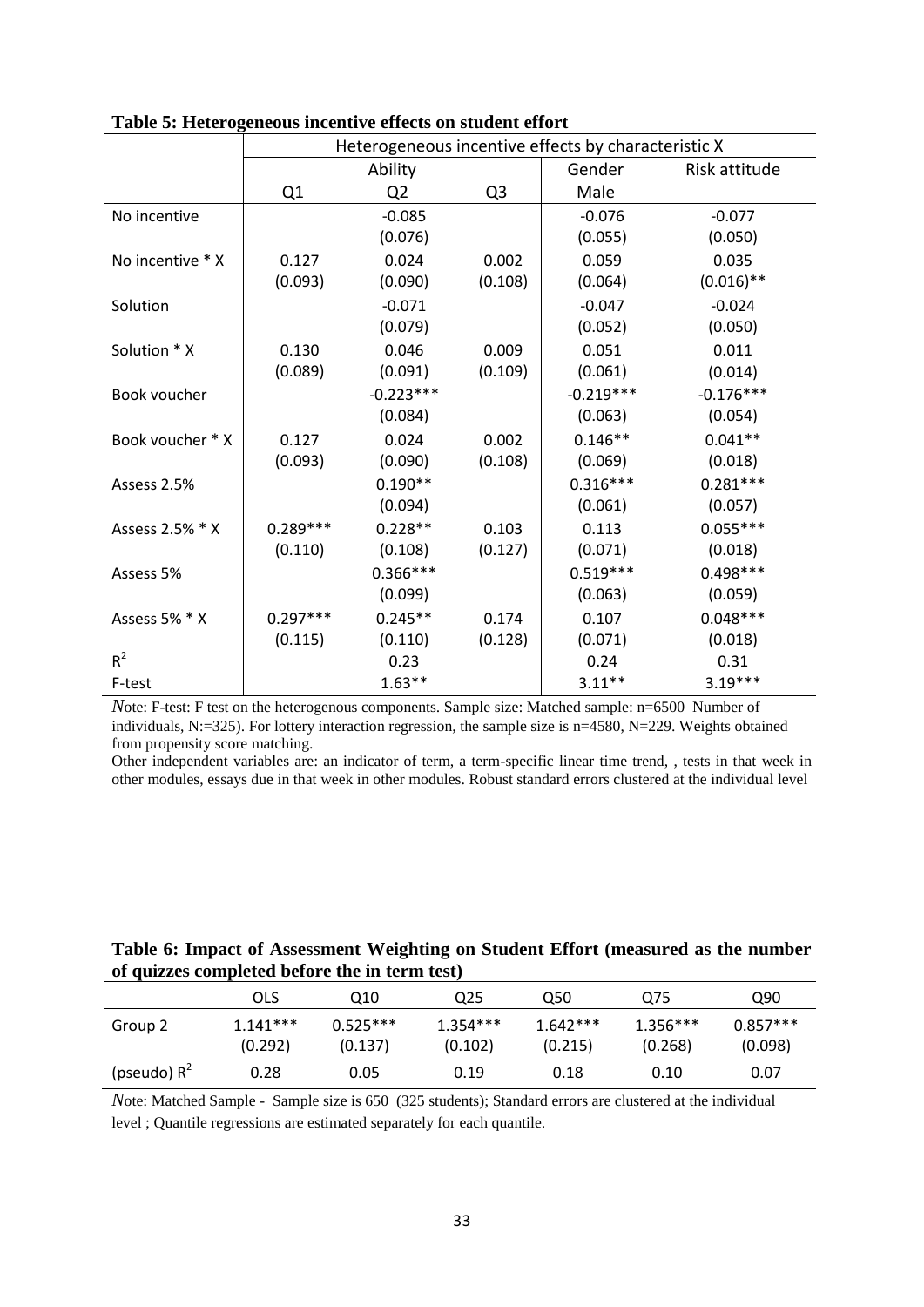|                       | <b>OLS</b> | <b>OLS</b> | <b>Fixed Effect</b> | IV        |
|-----------------------|------------|------------|---------------------|-----------|
| <b>Nbr Quizzes</b>    | $0.161***$ | $0.174***$ | $0.078*$            | $0.149**$ |
|                       | (0.031)    | (0.046)    | (0.041)             | (0.060)   |
| Group 2               | $-0.018$   | 0.078      | n.a.                |           |
|                       | (0.107)    | (0.171)    |                     |           |
| Nbr Quizzes           |            | $-0.030$   |                     |           |
| *Group 2              |            | (0.045)    |                     |           |
| 1 <sup>st</sup> stage |            |            |                     |           |
| Group 2               |            |            |                     | 1.586***  |
|                       |            |            |                     | (0.279)   |
| F-test                |            |            |                     | 32.32     |
| (pseudo) $R^2$        | 0.21       | 0.21       | 0.14                | 0.21      |

#### **Table 7: Impact of Student Effort in Quizzes on Normalised Exam Grades.**

*N*ote: Matched Sample - Sample size is 600 for in-term exam (308 students)

Standard errors are clustered at the individual level.

Controls include: dummies for gender, Chinese Nationals, other non-UK nationals, subject of degree and term and a linear in age (in month) and ability quartiles.

|                    | Q10             | Q25             | <b>Q50</b>   | Q75             | Q90            |
|--------------------|-----------------|-----------------|--------------|-----------------|----------------|
| <b>Nbr Quizzes</b> | $0.219***$      | $0.197***$      | $0.183***$   | $0.113***$      | $0.074***$     |
|                    | (0.018)         | (0.046)         | (0.023)      | (0.043)         | (0.022)        |
|                    |                 |                 |              |                 |                |
| Group 2            | $-0.329***$     | $-0.068$        | $-0.008$     | 0.031           | $-0.035$       |
|                    | (0.067)         | (0.173)         | (0.089)      | (0.158)         | (0.063)        |
| (pseudo) $R^2$     | 0.13            | 0.14            | 0.17         | 0.12            | 0.10           |
|                    |                 |                 |              |                 |                |
|                    | <b>IVQ10</b>    | <b>IVQ25</b>    | <b>IVQ50</b> | <b>IVQ75</b>    | <b>IVQ90</b>   |
|                    |                 |                 |              |                 |                |
| No. quizzes        | 0.012           | 0.154           | $0.178**$    | 0.133           | 0.069          |
| [ 95% CI]          | $[-0.12, 0.22]$ | $[-0.09, 0.34]$ | [0.03, 0.35] | $[-0.11, 0.32]$ | $[-0.16, 028]$ |

#### **Table 8: Quantile regressions of return to student effort**

*N*ote: Matched Sample - Sample size is 600 for in-term exam (308 students)

Quantile regressions are estimated separately for each quantile.

Controls include: dummies for gender, Chinese Nationals, other non-UK nationals, subject of degree and term and a linear in age (in month) and ability quartiles.